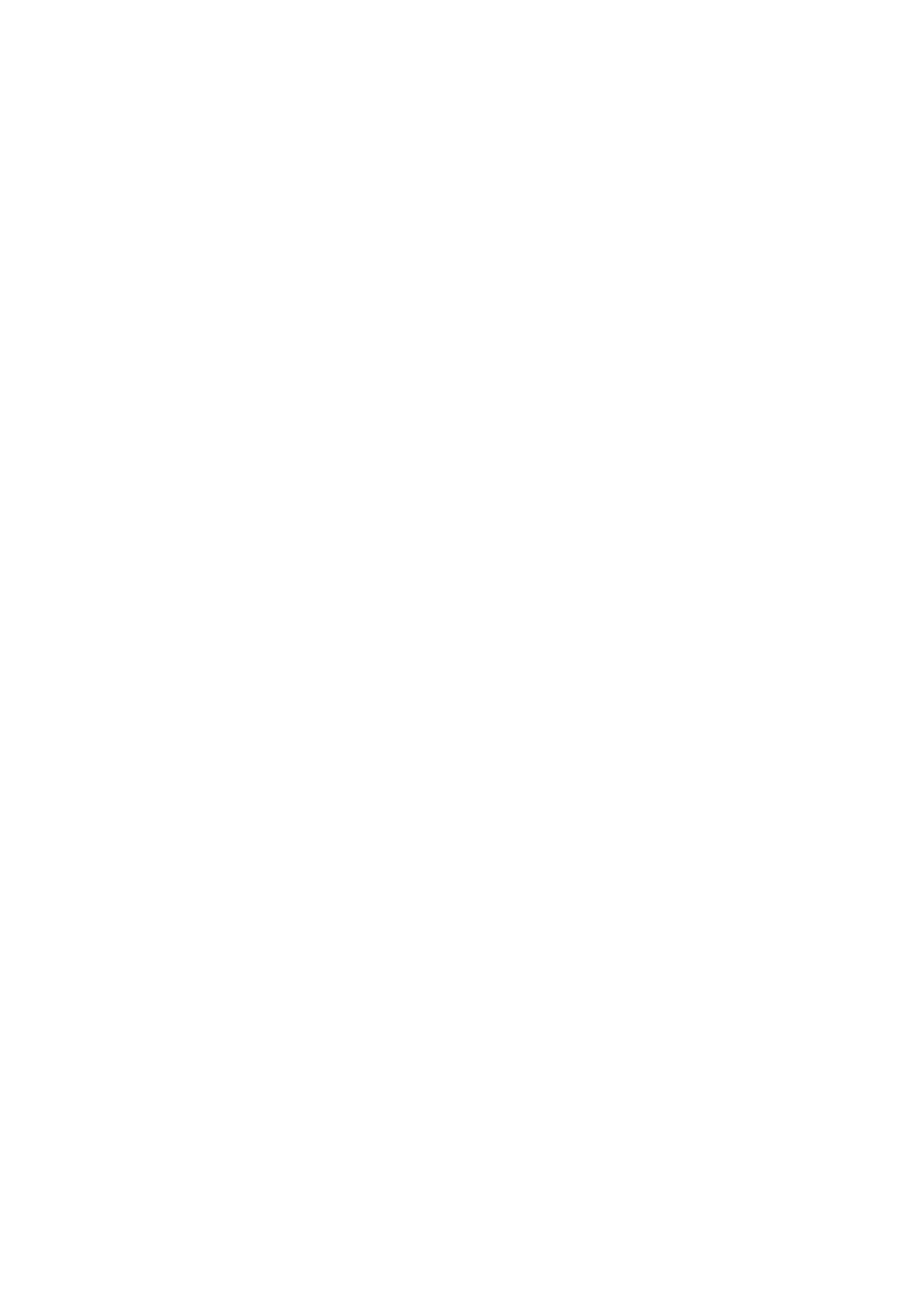

**Queensland** 

## **Strong and Sustainable Resource Communities Bill 2016**

## **Contents**

## Page

| Part 1            | Preliminary                                                                                                                                             |                |
|-------------------|---------------------------------------------------------------------------------------------------------------------------------------------------------|----------------|
| 1                 |                                                                                                                                                         | 6              |
| 2                 |                                                                                                                                                         | 6              |
| 3                 |                                                                                                                                                         | 6              |
| 4                 |                                                                                                                                                         | 6              |
| 5                 |                                                                                                                                                         | $\overline{7}$ |
| Part 2            | Provisions for the benefit of residents of communities in the vicinity<br>of large resource projects                                                    |                |
| 6                 | Prohibition on 100% fly-in fly-out workers for large resource projects                                                                                  | $\overline{7}$ |
| 7                 | Prohibition on 100% fly-in fly-out workers for large resource projects<br>taken to be an enforceable condition $\ldots, \ldots, \ldots, \ldots, \ldots$ | $\overline{7}$ |
| 8                 | Offence relating to advertising or document about recruitment for large                                                                                 | 8              |
| 9                 | Requirement for owner of, or proponent for, large resource project to<br>prepare a social impact assessment                                             | 8              |
| 10                | Requirement for social impact assessment for large resource projects<br>under the Environmental Protection Act 1994                                     | 9              |
| 11                | Coordinator-General may state conditions to manage the social impact                                                                                    | 10             |
| 12                | Coordinator-General may nominate large resource project as a project<br>for which persons employed during construction phase are workers for            | 11             |
| 13                | Publication of details of nearby regional communities and large resource<br>11                                                                          |                |
| 14                | Owner of large resource project must advise Coordinator-General of                                                                                      | 12             |
| 15                | Regulation-making power                                                                                                                                 | 12             |
| Part 3            | <b>Amendment of Acts</b>                                                                                                                                |                |
| <b>Division 1</b> | <b>Amendment of this Act</b>                                                                                                                            |                |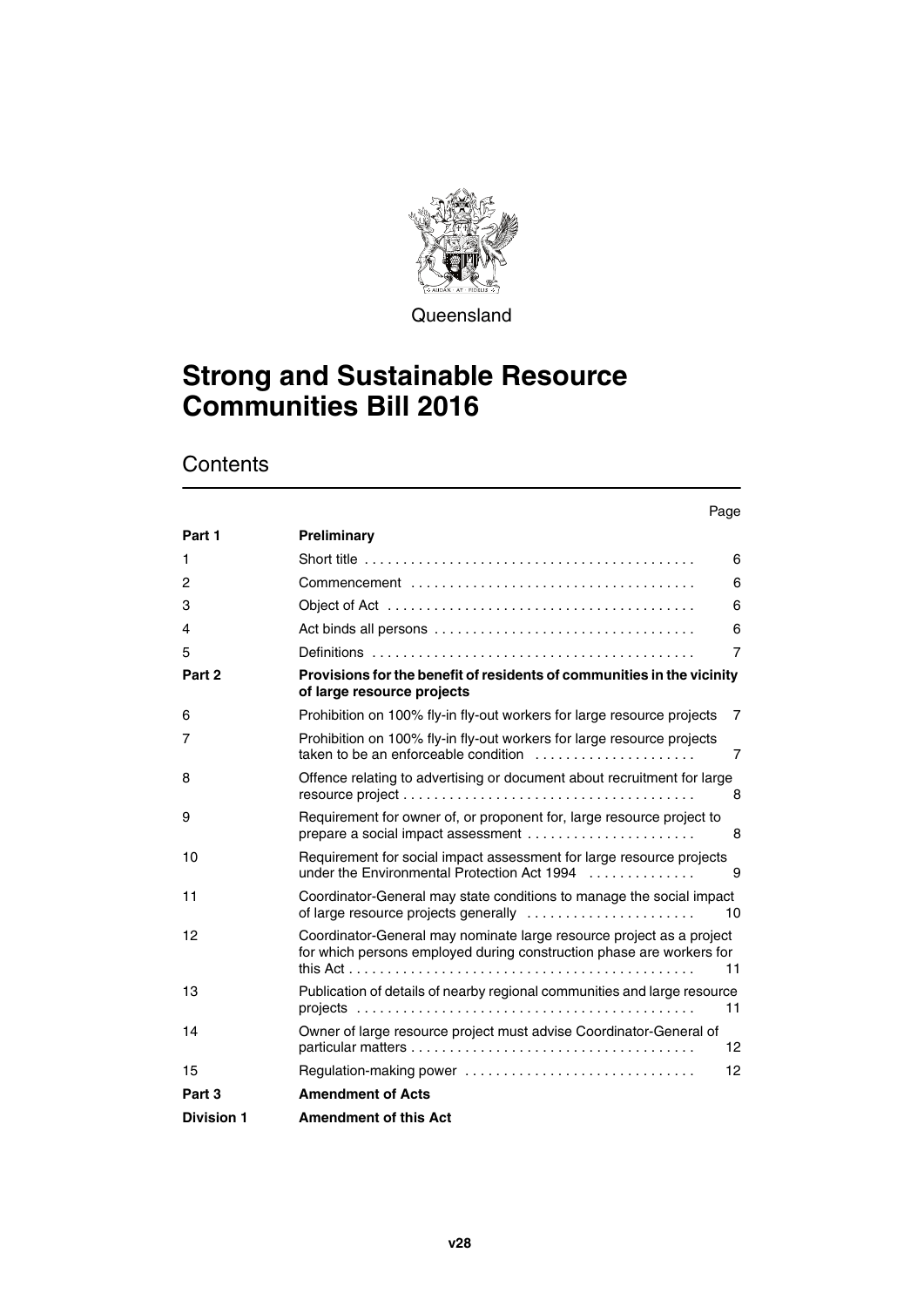### **Contents**

| 16                |            |                                                                                                                                      | 13 |
|-------------------|------------|--------------------------------------------------------------------------------------------------------------------------------------|----|
| 17                |            |                                                                                                                                      | 13 |
| <b>Division 2</b> |            | <b>Amendment of Anti-Discrimination Act 1991</b>                                                                                     |    |
| 18                |            |                                                                                                                                      | 13 |
| 19                |            |                                                                                                                                      | 13 |
|                   | Chapter 5B | Discrimination against residents of regional<br>communities (complaint)                                                              |    |
|                   | 131B       | Definitions for chapter                                                                                                              | 14 |
|                   | 131C       | Prohibition on discrimination against persons in nearby<br>regional communities in relation to work on large resource                | 15 |
|                   | 131D       | Provisions of this Act that do not apply for this chapter                                                                            | 16 |
|                   | 131E       | Burden of proof-general principle                                                                                                    | 16 |
|                   | 131F       | Reason for action to be presumed unless proved otherwise                                                                             |    |
|                   |            |                                                                                                                                      | 17 |
|                   | 131G       | Evidentiary aid                                                                                                                      | 17 |
| 20                |            | Amendment of schedule (Dictionary)                                                                                                   | 17 |
| <b>Division 3</b> |            | <b>Amendment of Mineral Resources Act 1989</b>                                                                                       |    |
| 21                |            |                                                                                                                                      | 18 |
| 22                |            | Amendment of s 6 (Meaning of mineral)                                                                                                | 18 |
| 23                |            | Amendment of s 197 (Application for renewal of mineral development                                                                   | 18 |
| 24                |            | Amendment of s 208 (Adding other minerals to licence)                                                                                | 19 |
| 25                |            | Amendment of s 232 (Eligible person may apply for mining lease)                                                                      | 19 |
| 26                |            | Amendment of s 334J (Access rights for particular activities)                                                                        | 19 |
| 27                |            | Amendment of s 334ZE (Persons who may apply for, or be granted, a<br>mining tenement for land in the area of MDLA364)                | 19 |
| 28                |            | Amendment of s 334ZF (Persons who may apply for, or be granted, a<br>mining tenement for particular land in the area of SL12/42239). | 20 |
| 29                |            |                                                                                                                                      | 20 |
|                   | Part 4A    | Moratorium relating to mineral (f)                                                                                                   |    |
|                   | Division 1 | Preliminary                                                                                                                          |    |
|                   | 334ZJA     |                                                                                                                                      | 20 |
|                   | 334ZJB     | Relationship with other provisions                                                                                                   | 20 |
|                   | 334ZJC     | Inconsistency with other provisions                                                                                                  | 21 |
|                   | Division 2 | Activities for mineral (f)                                                                                                           |    |
|                   | 334ZJD     | Prohibitions relating to mineral (f)                                                                                                 | 21 |
|                   | 334ZJE     | Activities under mineral (f) development licence                                                                                     | 22 |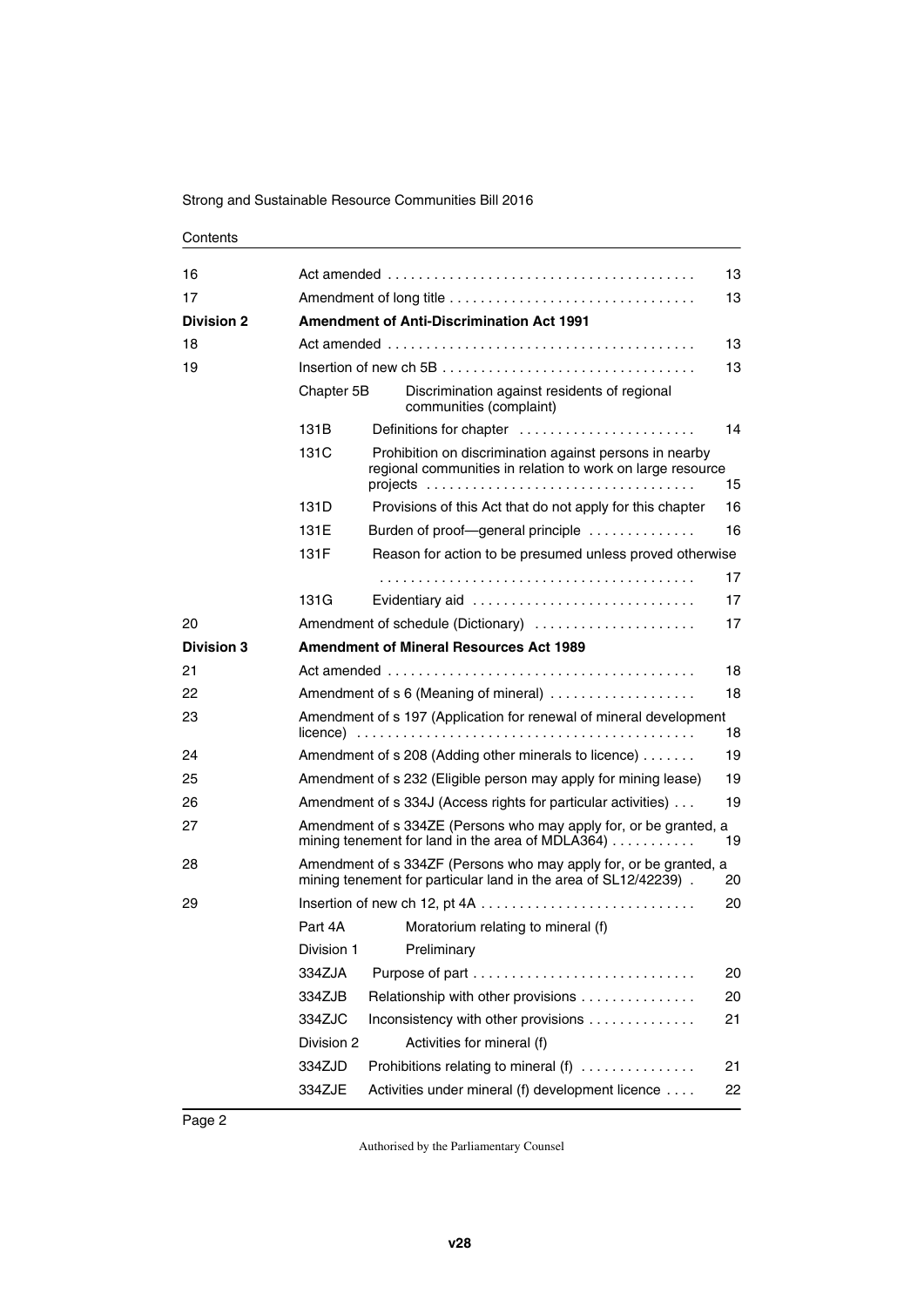## Strong and Sustainable Resource Communities Bill 2016

### **Contents**

| Schedule 1 |        |                                                      | 25 |
|------------|--------|------------------------------------------------------|----|
| 31         |        |                                                      | 24 |
| 30         |        | Amendment of s 363 (Substantive jurisdiction)        | 23 |
|            | 334ZJG | Automatic renewal of mineral (f) development licence | 23 |
|            | 334ZJF | Obligations under mineral (f) development licence    | 23 |
|            |        |                                                      |    |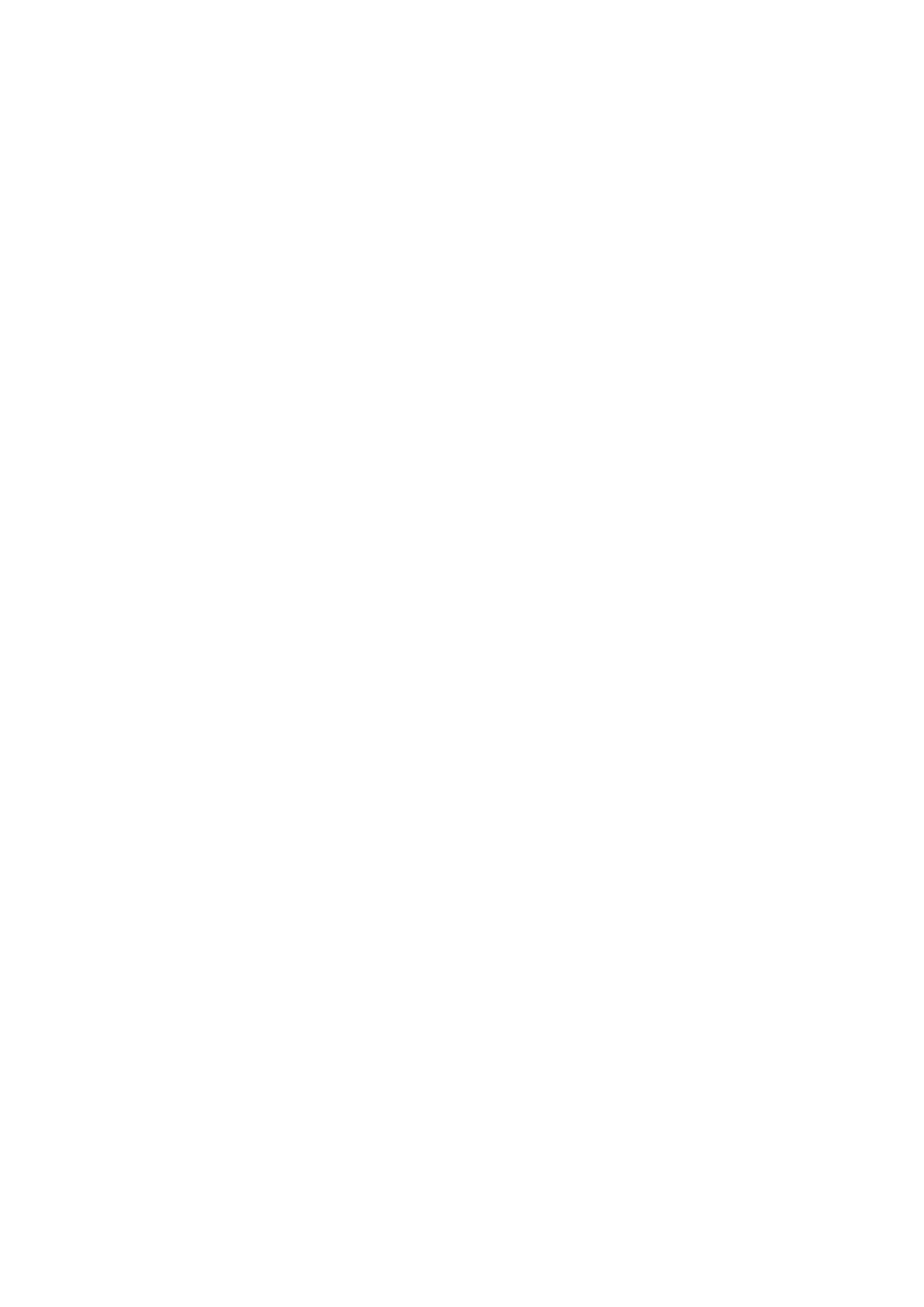## **2016**

# **A Bill**

for

**An Act to provide for matters that will benefit residents of communities in the vicinity of large resource projects during their operation, and to amend this Act, the** *Anti-Discrimination Act 1991* **and the** *Mineral Resources Act 1989* **for particular purposes**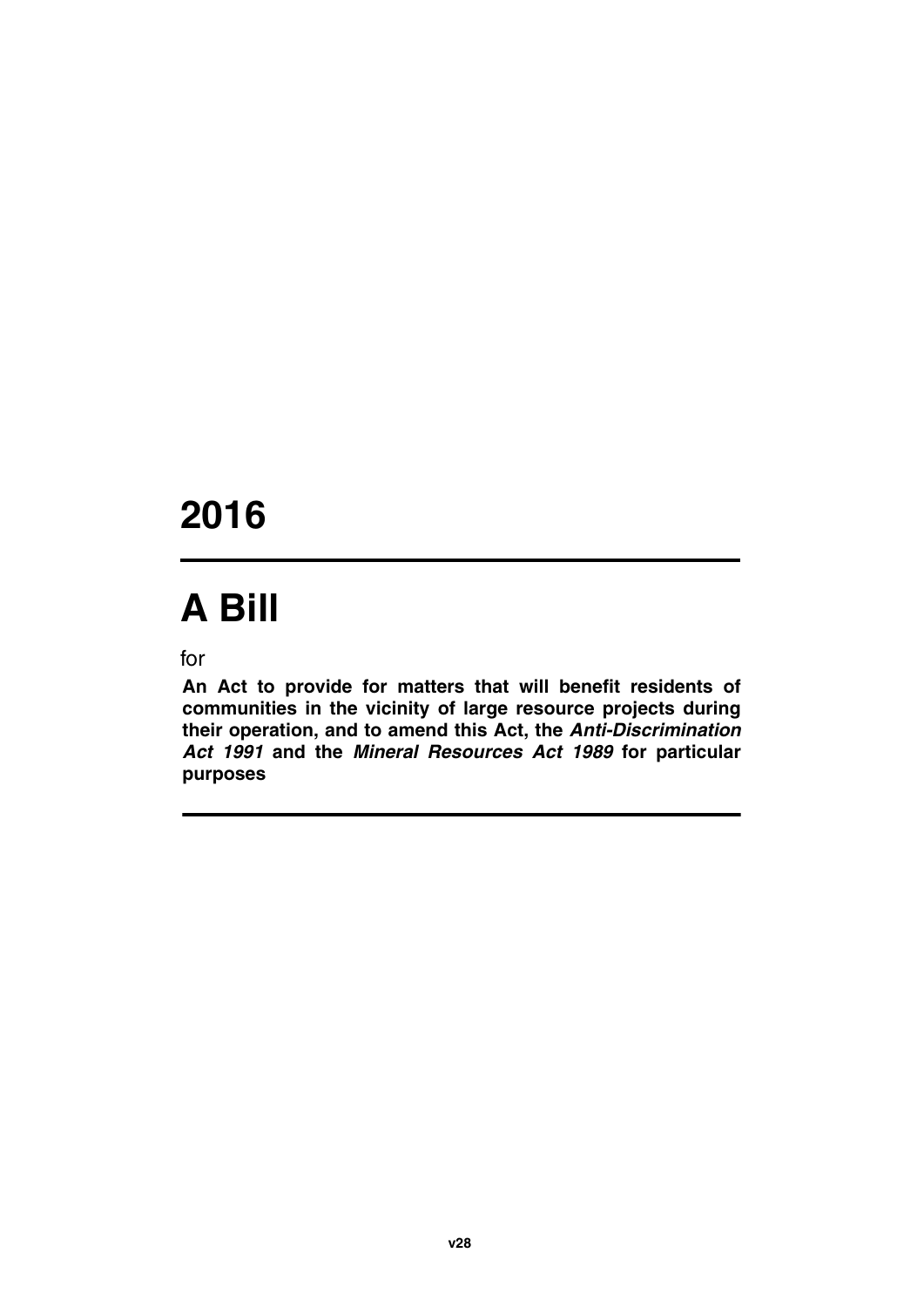[s 1]

<span id="page-7-9"></span><span id="page-7-8"></span><span id="page-7-7"></span><span id="page-7-6"></span><span id="page-7-5"></span><span id="page-7-4"></span><span id="page-7-3"></span><span id="page-7-2"></span><span id="page-7-1"></span><span id="page-7-0"></span>

| The Parliament of Queensland enacts- |     |                                                                                                                                                                |                               |
|--------------------------------------|-----|----------------------------------------------------------------------------------------------------------------------------------------------------------------|-------------------------------|
| Part 1                               |     | <b>Preliminary</b>                                                                                                                                             | $\overline{2}$                |
| 1                                    |     | <b>Short title</b>                                                                                                                                             | 3                             |
|                                      |     | This Act may be cited as the Strong and Sustainable Resource<br>Communities Act 2016.                                                                          | $\overline{4}$<br>5           |
| 2                                    |     | <b>Commencement</b>                                                                                                                                            | 6                             |
|                                      |     | This Act, other than part 3, division 3, commences on a day to<br>be fixed by proclamation.                                                                    | $\overline{\mathcal{L}}$<br>8 |
| 3                                    |     | <b>Object of Act</b>                                                                                                                                           | 9                             |
|                                      | (1) | The object of this Act is to ensure that residents of<br>communities in the vicinity of large resource projects benefit<br>from the operation of the projects. | 10<br>11<br>12                |
|                                      | (2) | The object is mainly achieved by requiring the owners of, or<br>proponents for, large resource projects—                                                       | 13<br>14                      |
|                                      |     | to prepare a social impact assessment for the projects;<br>(a)<br>and                                                                                          | 15<br>16                      |
|                                      |     | (b)<br>to employ people from nearby regional communities;<br>and                                                                                               | 17<br>18                      |
|                                      |     | not to discriminate against residents from nearby<br>(c)<br>regional communities when employing for the projects.                                              | 19<br>20                      |
| 4                                    |     | <b>Act binds all persons</b>                                                                                                                                   | 21                            |
|                                      | (1) | This Act binds all persons, including the State.                                                                                                               | 22                            |
|                                      | (2) | However, nothing in this Act makes the State liable to be<br>prosecuted for an offence.                                                                        | 23<br>24                      |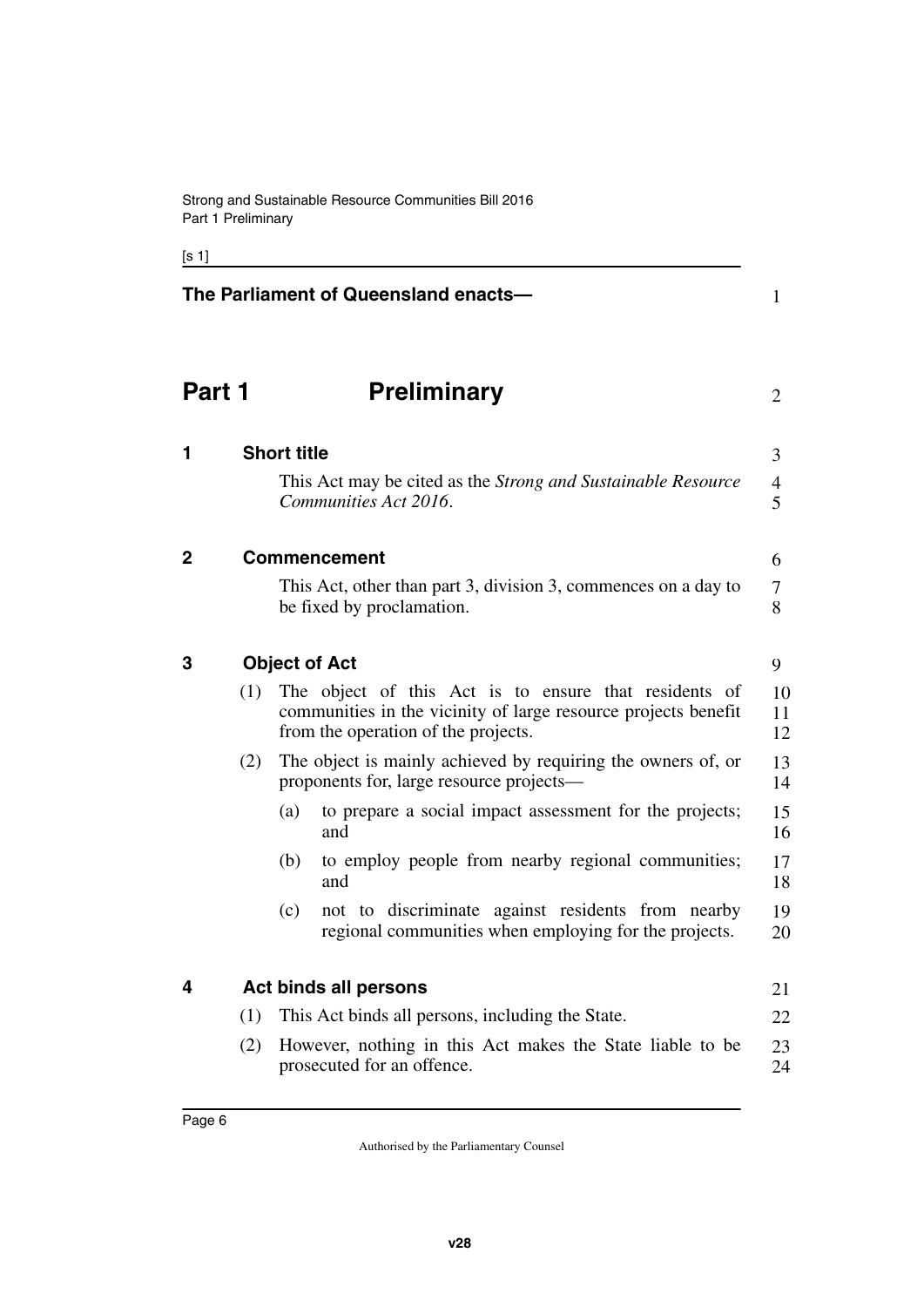<span id="page-8-2"></span><span id="page-8-1"></span><span id="page-8-0"></span> $[s 5]$ Strong and Sustainable Resource Communities Bill 2016 Part 2 Provisions for the benefit of residents of communities in the vicinity of large resource projects **5 Definitions**  The dictionary in schedule 1 defines particular words used in this Act. **Part 2 Provisions for the benefit of residents of communities in the vicinity of large resource projects 6 Prohibition on 100% fly-in fly-out workers for large resource projects**

- <span id="page-8-5"></span><span id="page-8-4"></span><span id="page-8-3"></span>(1) This section applies to the owner of a large resource project that has a nearby regional community for which either of the following happens— 10 11 12
	- (a) a proponent makes a public notification about the draft EIS for the project under the *State Development and Public Works Organisation Act 1971*, section 33(1); 13 14 15
	- (b) a proponent publishes an EIS notice for the project under the *Environmental Protection Act 1994*, section 51(2)(b). 16 17 18
- (2) The owner must not employ a workforce for the operational phase of the project that comprises 100% of workers who are fly-in fly-out workers. 19 20 21
- (3) The owner is taken to contravene subsection (2) whether it is the owner, a related body corporate of the owner, or an agent of the owner or related body corporate, that employs the workforce for the project. 22 23 24 25

#### <span id="page-8-7"></span><span id="page-8-6"></span>**7 Prohibition on 100% fly-in fly-out workers for large resource projects taken to be an enforceable condition** 26 27

The requirement mentioned in section  $6(2)$  for a large resource project to which section 6 applies is taken to be an enforceable condition for the project under the *State* 28 29 30

1 2 3

8 9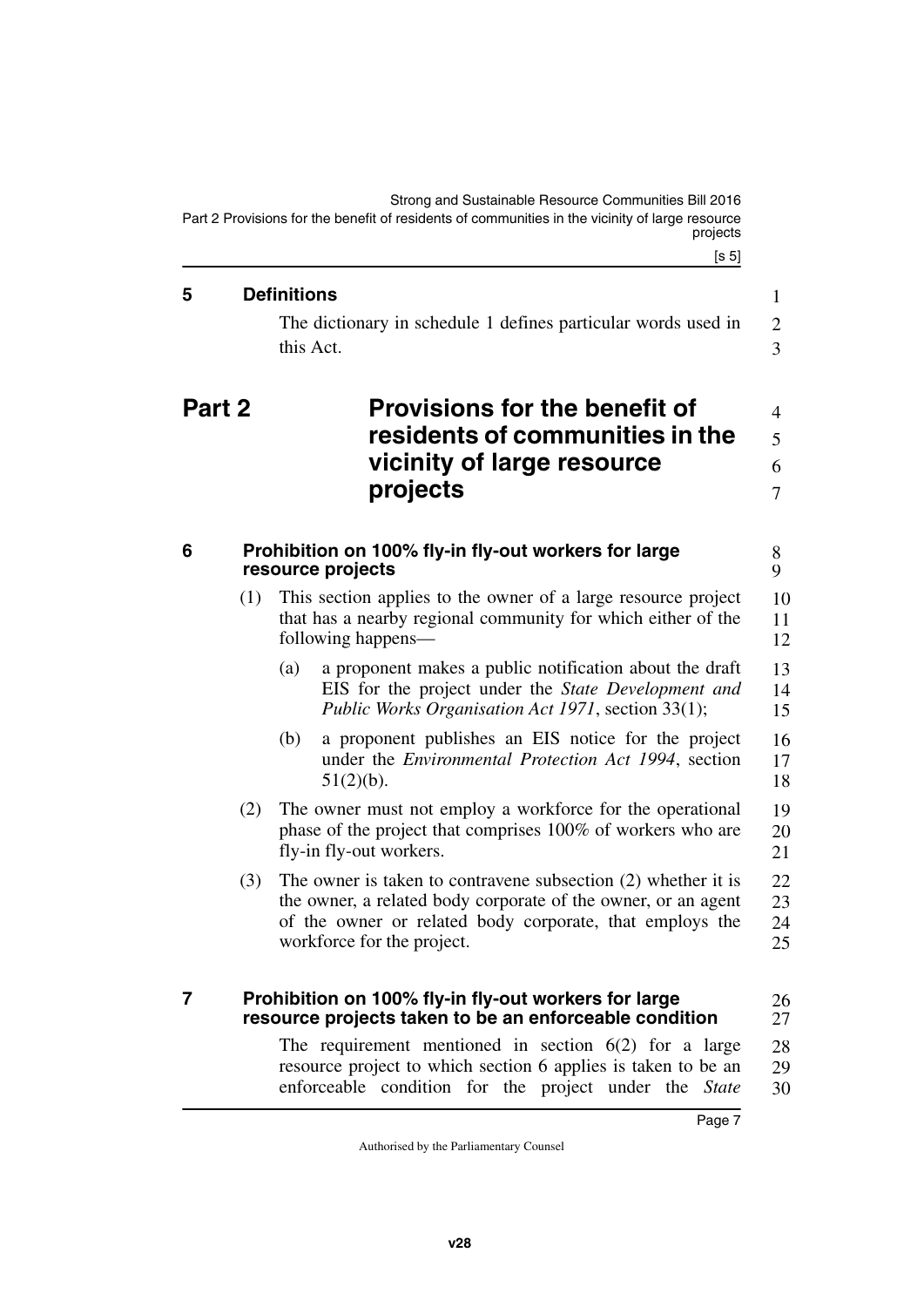[s 8]

|               |  | Development and Public Works Organisation Act 1971, |  |  |
|---------------|--|-----------------------------------------------------|--|--|
| section 157A. |  |                                                     |  |  |

3 4

16

24

## <span id="page-9-0"></span>**8 Offence relating to advertising or document about recruitment for large resource project**

- <span id="page-9-1"></span>(1) This section applies to the owner of a large resource project that has a nearby regional community for which either of the following happened, or happens, after 30 June 2009— 5 6 7
	- (a) the Coordinator-General publicly notified, or publicly notifies, the report evaluating the EIS for the project under the *State Development and Public Works Organisation Act 1971*, section 34D(4)(b); 8 9 10 11
	- (b) the chief executive gave, or gives, the proponent an EIS assessment report about the submitted EIS for the project under the *Environmental Protection Act 1994*, section  $57(2)$ . 12 13 14 15

## (2) The owner must not—

- (a) advertise positions for workers for the project in a way that prohibits residents of the nearby regional community for the project from applying for the positions; or 17 18 19 20
- (b) otherwise state, in any way in a document, that residents of the nearby regional community for the project are not eligible to be workers for the project. 21 22 23

Maximum penalty—400 penalty units.

(3) The owner is taken to contravene subsection (2) whether it is the owner, a related body corporate of the owner, or an agent of the owner or related body corporate, that does a thing mentioned in subsection (2). 25 26 27 28

#### <span id="page-9-2"></span>**9 Requirement for owner of, or proponent for, large resource project to prepare a social impact assessment** 29 30

<span id="page-9-3"></span>(1) This section applies to the owner of, or proponent for, a large resource project for which either of the following happens— 31 32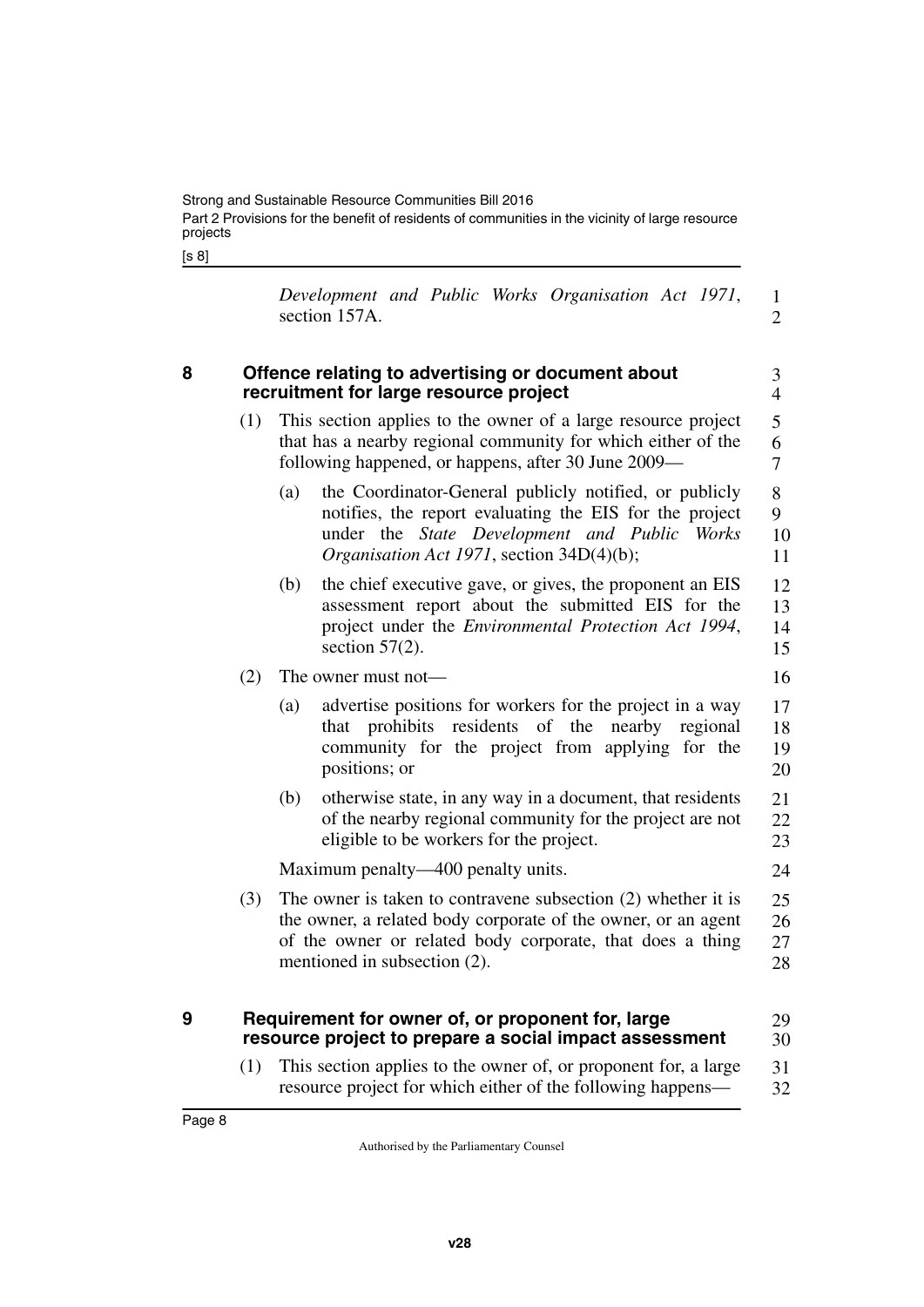|    |     | (a)             | the proponent makes a public notification about the draft<br>EIS for the project under the State Development and<br>Public Works Organisation Act 1971, section 33(1);                                                                          | $\mathbf{1}$<br>$\mathbf{2}$<br>3 |
|----|-----|-----------------|-------------------------------------------------------------------------------------------------------------------------------------------------------------------------------------------------------------------------------------------------|-----------------------------------|
|    |     | (b)             | the proponent publishes an EIS notice for the project<br>under the <i>Environmental Protection Act 1994</i> , section<br>$51(2)(b)$ .                                                                                                           | $\overline{4}$<br>5<br>6          |
|    | (2) |                 | The owner or proponent must, as part of the EIS for the<br>project, prepare a social impact assessment that—                                                                                                                                    | 7<br>8                            |
|    |     | (a)             | provides for the matters mentioned in subsection (3);<br>and                                                                                                                                                                                    | 9<br>10                           |
|    |     | (b)             | includes the matters stated in the guideline made under<br>subsection $(4)$ .                                                                                                                                                                   | 11<br>12                          |
|    | (3) |                 | The social impact assessment must provide for the following<br>in relation to the project—                                                                                                                                                      | 13<br>14                          |
|    |     | (a)             | community and stakeholder engagement;                                                                                                                                                                                                           | 15                                |
|    |     | (b)             | workforce management;                                                                                                                                                                                                                           | 16                                |
|    |     | (c)             | housing and accommodation;                                                                                                                                                                                                                      | 17                                |
|    |     | (d)             | local business and industry procurement;                                                                                                                                                                                                        | 18                                |
|    |     | (e)             | health and community well-being.                                                                                                                                                                                                                | 19                                |
|    | (4) | For             | mentioned<br>in<br>subsection<br>the<br>matters<br>(3),<br>the<br>Coordinator-General may make a guideline stating the details<br>that must be included in a social impact assessment and<br>publish the guideline on the department's website. | 20<br>21<br>22<br>23              |
|    | (5) |                 | In preparing the social impact assessment under subsection<br>(2), the owner or proponent must consult with the local<br>government for the local government area in which the large<br>resource project is situated.                           | 24<br>25<br>26<br>27              |
| 10 |     | <b>Act 1994</b> | Requirement for social impact assessment for large<br>resource projects under the Environmental Protection                                                                                                                                      | 28<br>29<br>30                    |

<span id="page-10-1"></span><span id="page-10-0"></span>(1) This section applies to the owner of, or proponent for, a large resource project for which an EIS notice has been published 31 32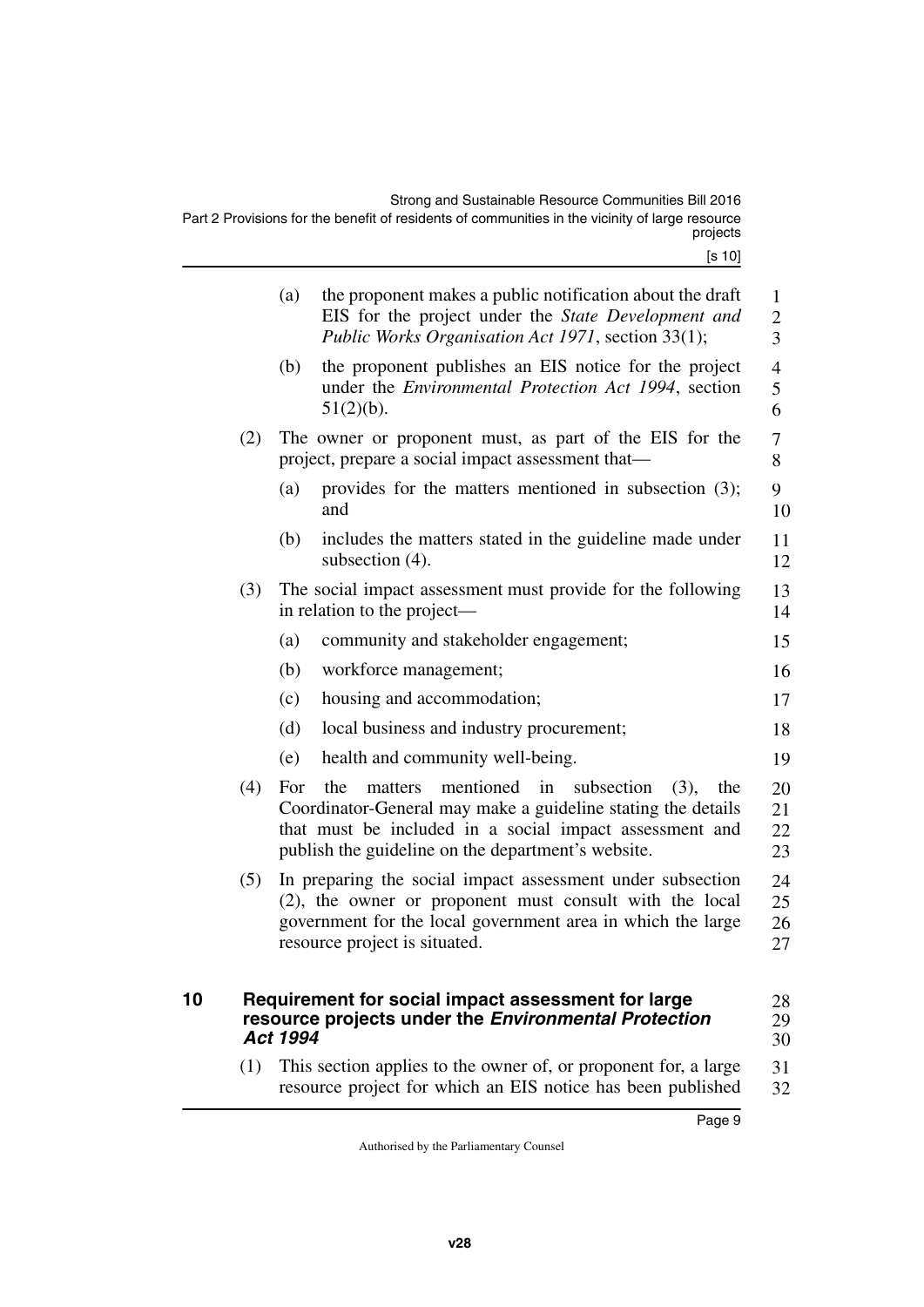[s 11]

<span id="page-11-1"></span><span id="page-11-0"></span>

|    |     | under the <i>Environmental Protection Act 1994</i> , section<br>$51(2)(b)$ after the commencement.                                                                                                                                                                                             | $\mathbf{1}$<br>$\overline{2}$                  |
|----|-----|------------------------------------------------------------------------------------------------------------------------------------------------------------------------------------------------------------------------------------------------------------------------------------------------|-------------------------------------------------|
|    | (2) | For the following provisions of the <i>Environmental Protection</i><br>Act 1994, the chief executive of the department administering<br>that Act may allow the EIS to proceed only if the<br>Coordinator-General has advised that the social impact<br>assessment for the project may proceed— | 3<br>$\overline{4}$<br>5<br>6<br>$\overline{7}$ |
|    |     | sections 49 and 49A;<br>(a)                                                                                                                                                                                                                                                                    | 8                                               |
|    |     | sections 56A and 56AA.<br>(b)                                                                                                                                                                                                                                                                  | 9                                               |
| 11 |     | Coordinator-General may state conditions to manage the<br>social impact of large resource projects generally                                                                                                                                                                                   | 10<br>11                                        |
|    | (1) | This section applies to a large resource project for which<br>either of the following happens—                                                                                                                                                                                                 | 12<br>13                                        |
|    |     | (a)<br>a proponent makes a public notification about the draft<br>EIS for the project under the State Development and<br>Public Works Organisation Act 1971, section 33(1);                                                                                                                    | 14<br>15<br>16                                  |
|    |     | a proponent publishes an EIS notice for the project<br>(b)<br>under the <i>Environmental Protection Act 1994</i> , section<br>$51(2)(b)$ .                                                                                                                                                     | 17<br>18<br>19                                  |
|    | (2) | The Coordinator-General may, as part of the EIS for the<br>project, state conditions to manage the social impact of the<br>project.                                                                                                                                                            | 20<br>21<br>22                                  |
|    | (3) | If the large resource project is a project for which the<br>published<br>EIS<br>proponent has<br>an<br>notice<br>the<br>under<br>Environmental Protection Act 1994, section 51(2)(b)—                                                                                                          | 23<br>24<br>25                                  |
|    |     | the stated conditions are taken to be enforceable<br>(a)<br>conditions for the project under the State Development<br>and Public Works Organisation Act 1971, section 157A;<br>and                                                                                                             | 26<br>27<br>28<br>29                            |
|    |     | the Coordinator-General must give a copy of the stated<br>(b)<br>conditions to-                                                                                                                                                                                                                | 30<br>31                                        |
|    |     |                                                                                                                                                                                                                                                                                                |                                                 |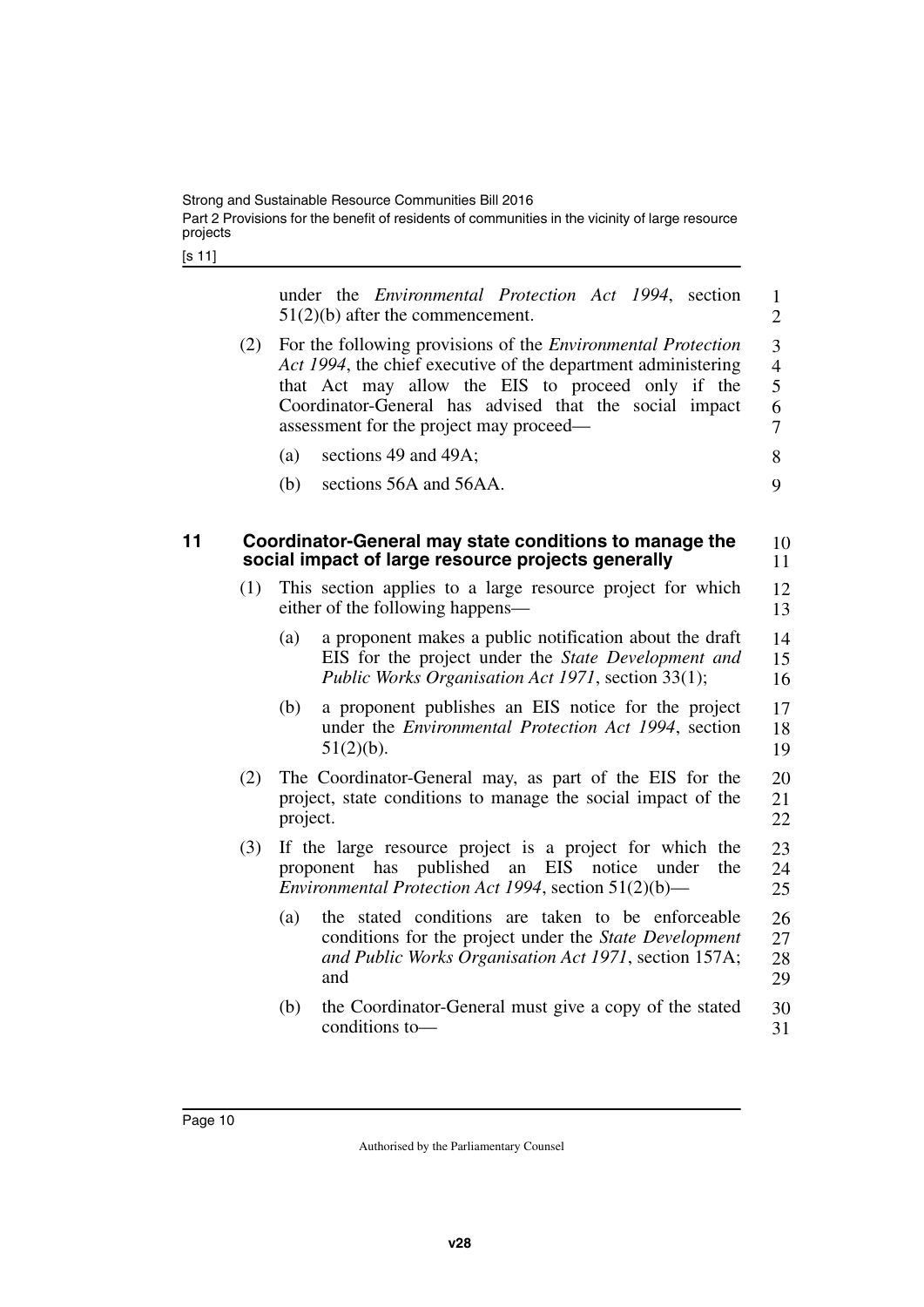Strong and Sustainable Resource Communities Bill 2016 Part 2 Provisions for the benefit of residents of communities in the vicinity of large resource projects

<span id="page-12-3"></span><span id="page-12-2"></span><span id="page-12-1"></span><span id="page-12-0"></span>

|    |     |     | (i)                | the chief executive of the department in which the<br>Act<br>Protection<br>1994<br>Environmental<br><i>is</i><br>administered; and                                                                                          | 1<br>$\overline{c}$<br>$\overline{3}$  |
|----|-----|-----|--------------------|-----------------------------------------------------------------------------------------------------------------------------------------------------------------------------------------------------------------------------|----------------------------------------|
|    |     |     | (ii)               | the proponent for the project; and                                                                                                                                                                                          | 4                                      |
|    |     | (c) |                    | the proponent for the project may apply to the<br>Coordinator-General to change a stated condition; and                                                                                                                     | 5<br>6                                 |
|    |     | (d) | $(c)$ —            | if the proponent makes an application under paragraph                                                                                                                                                                       | 7<br>8                                 |
|    |     |     | (i)                | State Development and Public<br>the<br><i>Works</i><br><i>Organisation Act 1971</i> , part 4, division 3A, applies<br>to the application; and                                                                               | 9<br>10<br>11                          |
|    |     |     | (ii)               | the application must be accompanied by the fee<br>prescribed by regulation.                                                                                                                                                 | 12<br>13                               |
|    | (4) |     | subsection $(2)$ . | Neither the Land Court nor the Planning and Environment<br>Court has jurisdiction in relation to conditions stated under                                                                                                    | 14<br>15<br>16                         |
|    |     |     |                    |                                                                                                                                                                                                                             |                                        |
| 12 |     |     |                    | Coordinator-General may nominate large resource<br>project as a project for which persons employed during<br>construction phase are workers for this Act                                                                    |                                        |
|    |     |     |                    | The Coordinator-General may, as part of the EIS for the<br>project, nominate a large resource project as a project for<br>which a person employed during the construction phase of the<br>project is a worker for this Act. | 17<br>18<br>19<br>20<br>21<br>22<br>23 |
| 13 |     |     |                    | Publication of details of nearby regional communities<br>and large resource projects                                                                                                                                        | 24<br>25                               |
|    |     |     |                    | The Coordinator-General must publish the following on the<br>department's website for each large<br>resource project<br>mentioned in section 6 or 8—                                                                        | 26<br>27<br>28                         |
|    |     | (a) |                    | the name of each nearby regional community for the<br>large resource project;                                                                                                                                               | 29<br>30                               |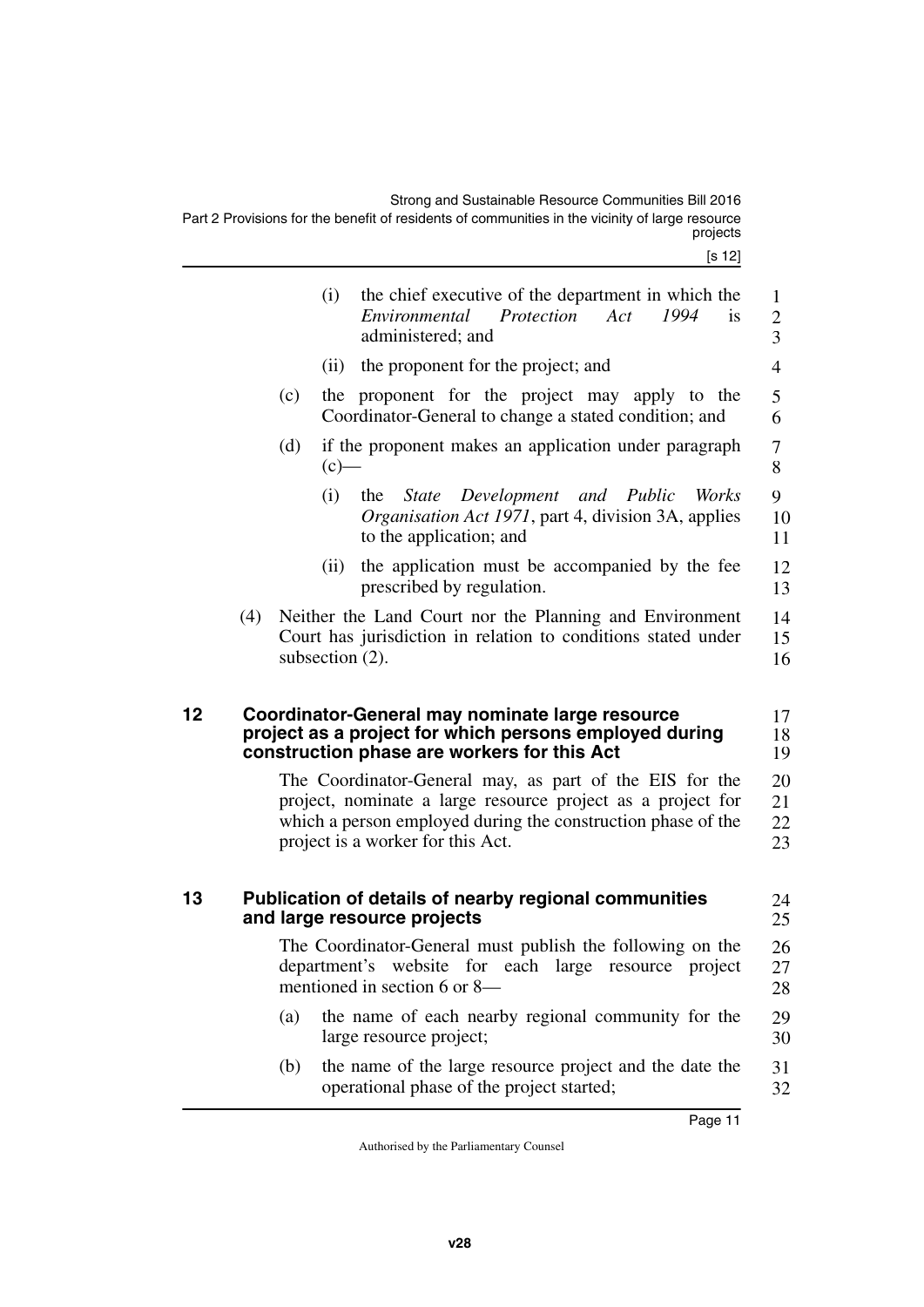[s 14]

<span id="page-13-3"></span><span id="page-13-2"></span><span id="page-13-1"></span><span id="page-13-0"></span>

| 1<br>if the ownership of the large resource project changes,<br>$\overline{2}$<br>3<br>the name of the new owner, the previous owner and the<br>$\overline{4}$<br>if the project has been nominated under section 12,<br>5<br>6<br>7<br>8<br>The owner of a large resource project that has a nearby<br>9<br>the<br>10 |
|------------------------------------------------------------------------------------------------------------------------------------------------------------------------------------------------------------------------------------------------------------------------------------------------------------------------|
|                                                                                                                                                                                                                                                                                                                        |
|                                                                                                                                                                                                                                                                                                                        |
|                                                                                                                                                                                                                                                                                                                        |
|                                                                                                                                                                                                                                                                                                                        |
| 11                                                                                                                                                                                                                                                                                                                     |
| the start of the operational phase of the project,<br>12<br>13                                                                                                                                                                                                                                                         |
| any change of ownership of the project, including the<br>14<br>name of the new owner, the previous owner and the date<br>15<br>16                                                                                                                                                                                      |
| 17                                                                                                                                                                                                                                                                                                                     |
| 18<br>19                                                                                                                                                                                                                                                                                                               |
| 20                                                                                                                                                                                                                                                                                                                     |
| 21                                                                                                                                                                                                                                                                                                                     |
| 22                                                                                                                                                                                                                                                                                                                     |
| The Governor in Council may make regulations under this<br>imposing a penalty for a contravention of a provision of                                                                                                                                                                                                    |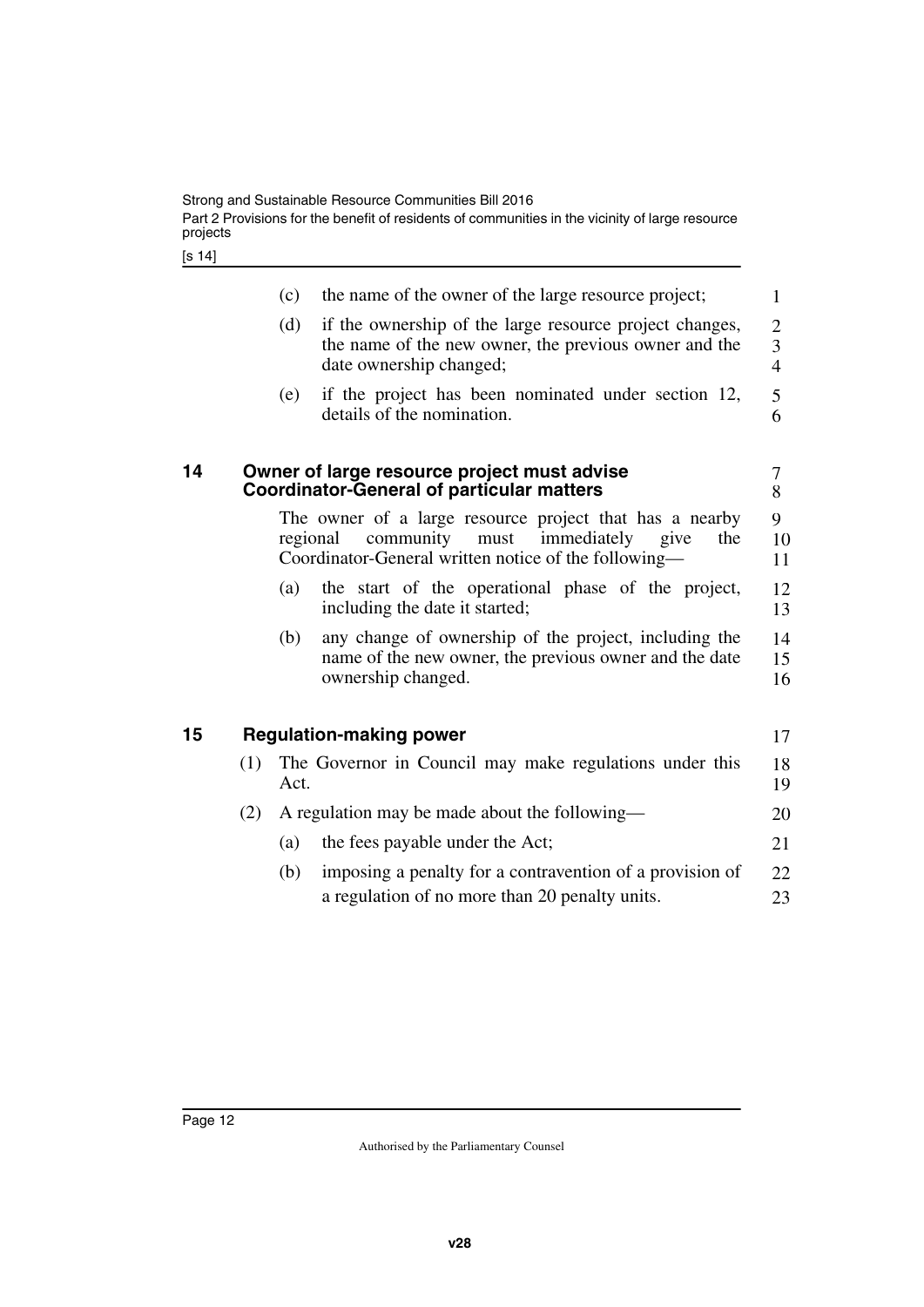<span id="page-14-15"></span><span id="page-14-14"></span><span id="page-14-13"></span><span id="page-14-12"></span><span id="page-14-11"></span><span id="page-14-10"></span><span id="page-14-9"></span><span id="page-14-8"></span><span id="page-14-7"></span><span id="page-14-6"></span><span id="page-14-5"></span><span id="page-14-4"></span><span id="page-14-3"></span><span id="page-14-2"></span><span id="page-14-1"></span><span id="page-14-0"></span>

|        |                    | [s 16]                                                     |                |
|--------|--------------------|------------------------------------------------------------|----------------|
| Part 3 |                    | <b>Amendment of Acts</b>                                   | 1              |
|        | <b>Division 1</b>  | <b>Amendment of this Act</b>                               | $\overline{2}$ |
| 16     | <b>Act amended</b> |                                                            | 3              |
|        |                    | This division amends this Act.                             | 4              |
| 17     |                    | <b>Amendment of long title</b>                             | 5              |
|        |                    | Long title, from ', and to amend'—                         | 6              |
|        | omit.              |                                                            | $\tau$         |
|        |                    |                                                            | 8              |
|        | <b>Division 2</b>  | <b>Amendment of Anti-Discrimination</b><br><b>Act 1991</b> | 9<br>10        |
| 18     | <b>Act amended</b> |                                                            | 11             |
|        |                    | This division amends the Anti-Discrimination Act 1991.     | 12             |
| 19     |                    | Insertion of new ch 5B                                     | 13             |
|        |                    | After section 131A-                                        | 14             |
|        | insert—            |                                                            | 15             |
|        |                    | <b>Chapter 5B Discrimination</b>                           | 16             |
|        |                    | against residents of                                       | 17             |
|        |                    | regional                                                   | 18             |
|        |                    | communities                                                | 19             |
|        |                    | (complaint)                                                | 20             |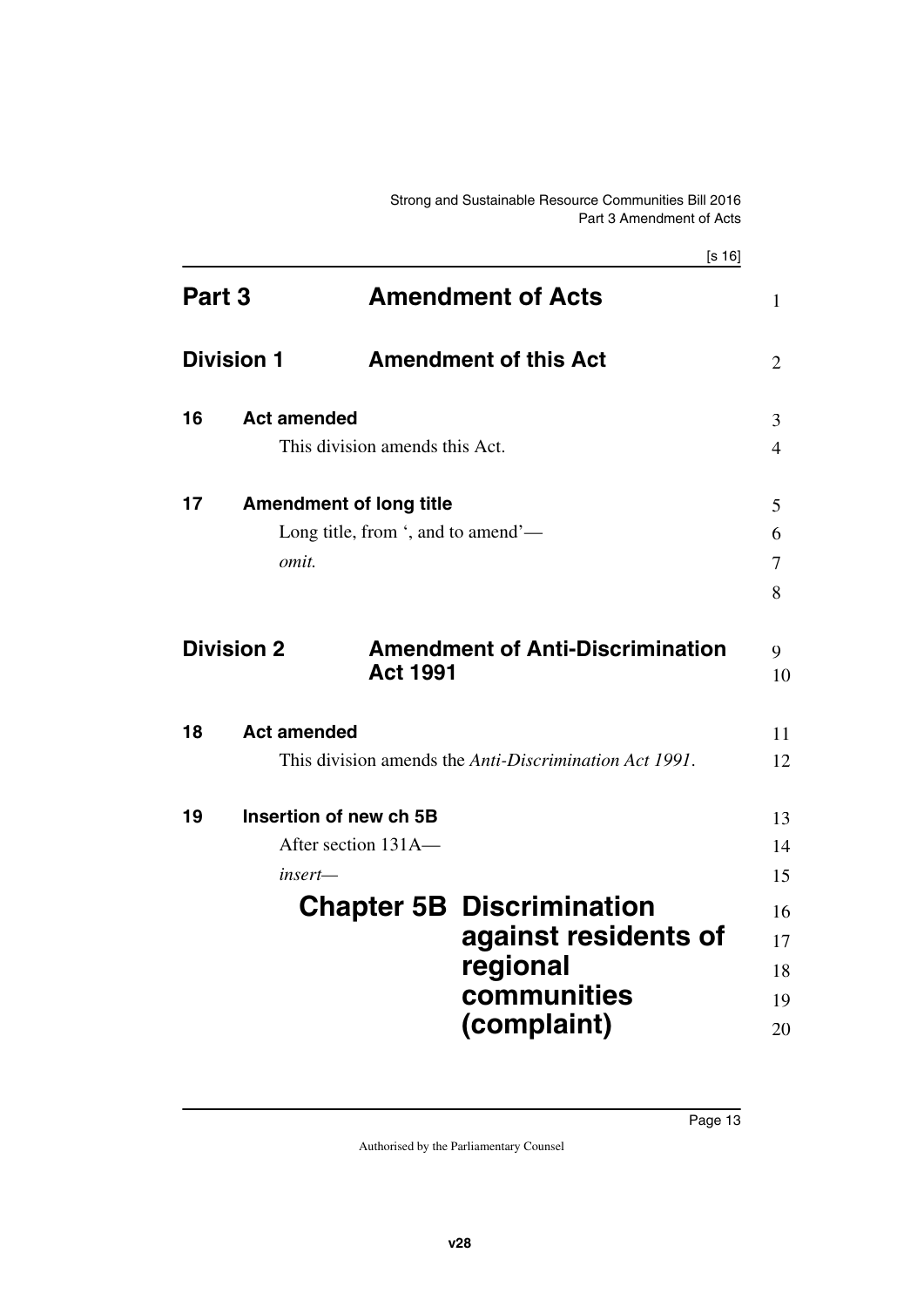[s 19]

<span id="page-15-1"></span><span id="page-15-0"></span>

| <b>131B Definitions for chapter</b>                                                                                                                | 1              |
|----------------------------------------------------------------------------------------------------------------------------------------------------|----------------|
| In this chapter—                                                                                                                                   | $\overline{2}$ |
| <b>EIS</b> see the Strong and Sustainable Resource                                                                                                 | 3              |
| Communities Act 2016, schedule 1.                                                                                                                  | $\overline{4}$ |
| <i>fly-in fly-out worker</i> , for a large resource project,<br>Strong and Sustainable<br>Resource<br>see the<br>Communities Act 2016, schedule 1. | 5<br>6<br>7    |
| <b>large resource project</b> see the Strong and                                                                                                   | 8              |
| Sustainable Resource Communities Act 2016,                                                                                                         | 9              |
| schedule 1.                                                                                                                                        | 10             |
| <i>nearby regional community</i> , for a large resource                                                                                            | 11             |
| project, see the Strong and Sustainable Resource                                                                                                   | 12             |
| Communities Act 2016, schedule 1.                                                                                                                  | 13             |
| <b><i>owner</i></b> , of a large resource project, see the <i>Strong</i>                                                                           | 14             |
| and Sustainable Resource Communities Act 2016,                                                                                                     | 15             |
| schedule 1.                                                                                                                                        | 16             |
| <i>principal contractor</i> see<br>the<br><i>Strong</i><br>and<br>Sustainable Resource Communities Act 2016,<br>schedule 1.                        | 17<br>18<br>19 |
| <i>recruitment process</i> , for a large resource project,                                                                                         | 20             |
| means any process for considering and selecting a                                                                                                  | 21             |
| person for employment for the project.                                                                                                             | 22             |
| <b>related body corporate</b> see the Corporations Act,                                                                                            | 23             |
| section 50.                                                                                                                                        | 24             |
| <i>resident</i> , of a nearby regional community, see the                                                                                          | 25             |
| Strong and Sustainable Resource Communities                                                                                                        | 26             |
| Act 2016, schedule 1.                                                                                                                              | 27             |
| <i>resource project</i> has the meaning given in the                                                                                               | 28             |
| Environmental Protection Act 1994, section 112.                                                                                                    | 29             |
| <i>worker</i> , for a large resource project, see the                                                                                              | 30             |
| Strong and Sustainable Resource Communities                                                                                                        | 31             |
| Act 2016, schedule 1.                                                                                                                              | 32             |
|                                                                                                                                                    |                |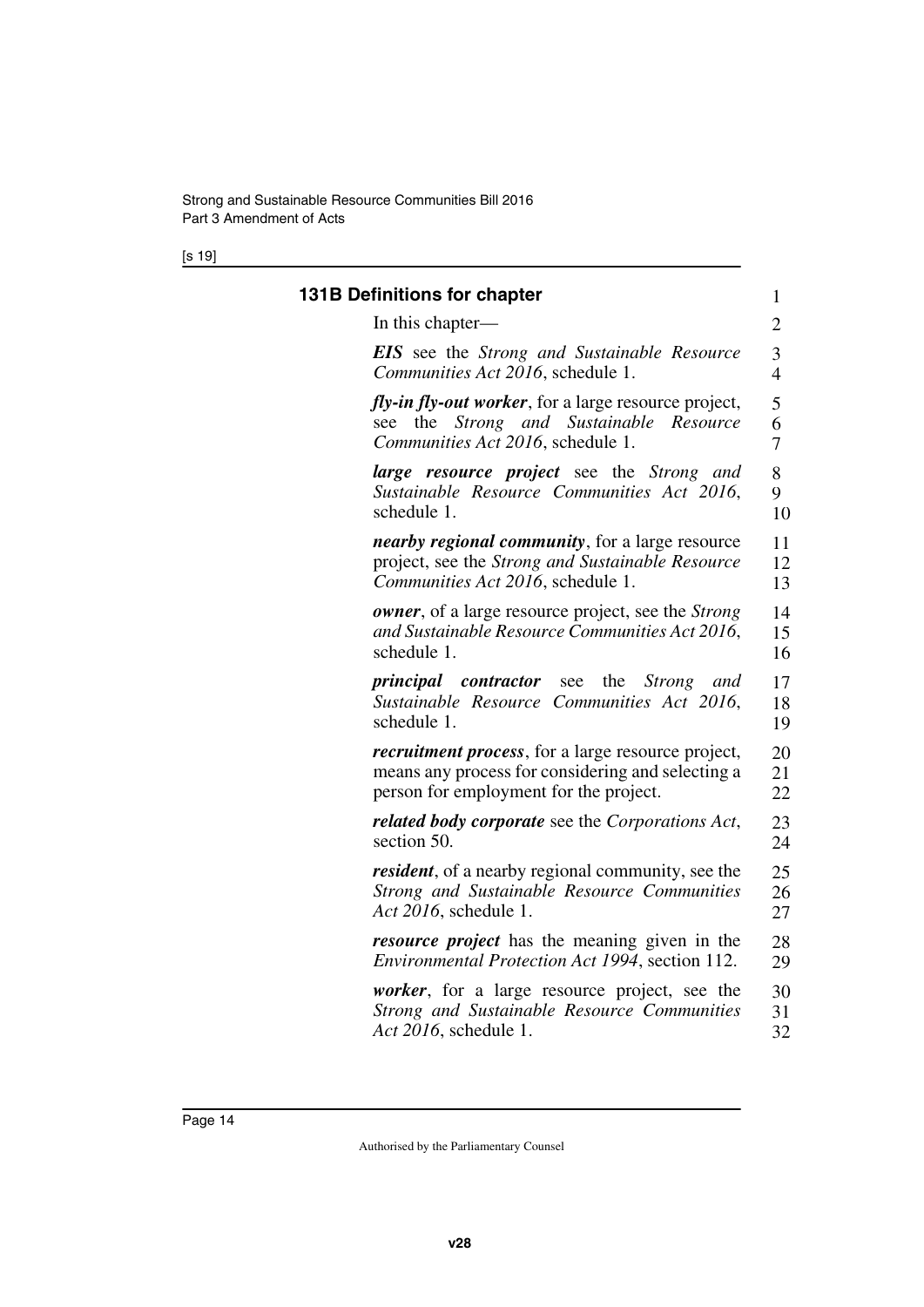[s 19]

21

## <span id="page-16-1"></span><span id="page-16-0"></span>**131C Prohibition on discrimination against persons in nearby regional communities in relation to work on large resource projects**

- (1) This section applies to the owner, or the principal contractor, of a large resource project that has a nearby regional community for which either of the following happened, or happens, after 30 June 2009—
	- (a) the Coordinator-General publicly notified, or publicly notifies, the report evaluating the EIS for the project under the *State Development and Public Works Organisation Act 1971*, section 34D(4)(b); 9 10 11 12 13
	- (b) the chief executive of the department in which the *Environmental Protection Act 1994* is administered gave, or gives, the proponent an EIS assessment report about the submitted EIS for the project under the *Environmental Protection Act 1994*, section 57(2). 14 15 16 17 18 19 20

## (2) The owner or principal contractor must not—

- (a) discriminate against a resident of the nearby regional community when recruiting workers for the project; or 22 23 24
- (b) discriminate against a worker by terminating the worker's employment because the worker is, or becomes, a resident of the nearby regional community and chooses to travel to the project other than as a fly-in fly-out worker. 25 26 27 28 29 30
- (3) The owner is taken to contravene subsection (2) whether it is the owner, a related body corporate of the owner, or an agent of the owner or related body corporate, that discriminates against a resident or worker. 31 32 33 34 35
- (4) The principal contractor is taken to contravene 36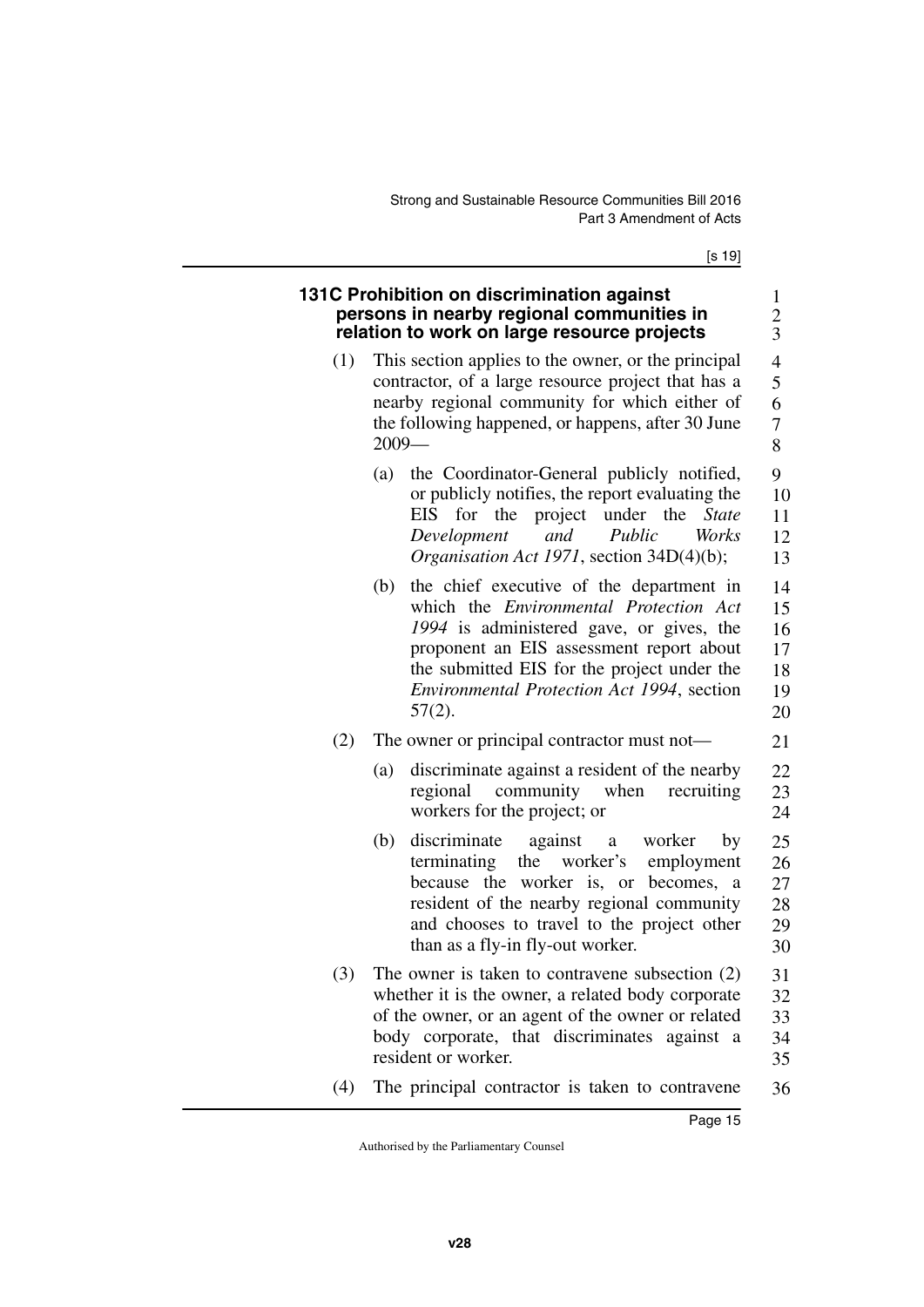[s 19]

<span id="page-17-3"></span><span id="page-17-2"></span><span id="page-17-1"></span><span id="page-17-0"></span>

|     | subsection (2) whether it is the principal<br>contractor, a related body corporate of the<br>principal contractor, or an agent of the principal<br>related body corporate,<br>contractor or<br>that<br>discriminates against a resident or worker.       | $\mathbf{1}$<br>$\overline{2}$<br>3<br>$\overline{4}$<br>5 |
|-----|----------------------------------------------------------------------------------------------------------------------------------------------------------------------------------------------------------------------------------------------------------|------------------------------------------------------------|
| (5) | For subsections $(2)(a)$ , $(3)$ and $(4)$ , a person is<br>taken to discriminate against a resident of the<br>nearby regional community if-                                                                                                             | 6<br>7<br>8                                                |
|     | the person is recruiting workers for the<br>(a)<br>project; and                                                                                                                                                                                          | 9<br>10                                                    |
|     | the resident is not offered work on<br>(b)<br>the<br>disadvantaged<br>project, or is<br>the<br>in<br>recruitment process for the project, because<br>of being a resident of the nearby regional<br>community.                                            | 11<br>12<br>13<br>14<br>15                                 |
| (6) | If the principal contractor contravenes<br>this<br>section, both the owner and principal contractor<br>are jointly and severally civilly liable for the<br>contravention, and a proceeding under the Act<br>may be taken against either or both of them. | 16<br>17<br>18<br>19<br>20                                 |
|     | 131D Provisions of this Act that do not apply for<br>this chapter                                                                                                                                                                                        | 21<br>22                                                   |
|     | Sections 9, 10, 11, 124, 132, 133, 204 and 205 do<br>not apply for this chapter.                                                                                                                                                                         | 23<br>24                                                   |
|     | 131E Burden of proof-general principle                                                                                                                                                                                                                   | 25                                                         |
| (1) | For this chapter, it is for the complainant to prove,<br>balance of probabilities,<br>that<br>the<br>the<br><sub>on</sub><br>respondent contravened a provision<br>of<br>the<br>chapter.                                                                 | 26<br>27<br>28<br>29                                       |
| (2) | However, this section applies subject to section<br>131F.                                                                                                                                                                                                | 30<br>31                                                   |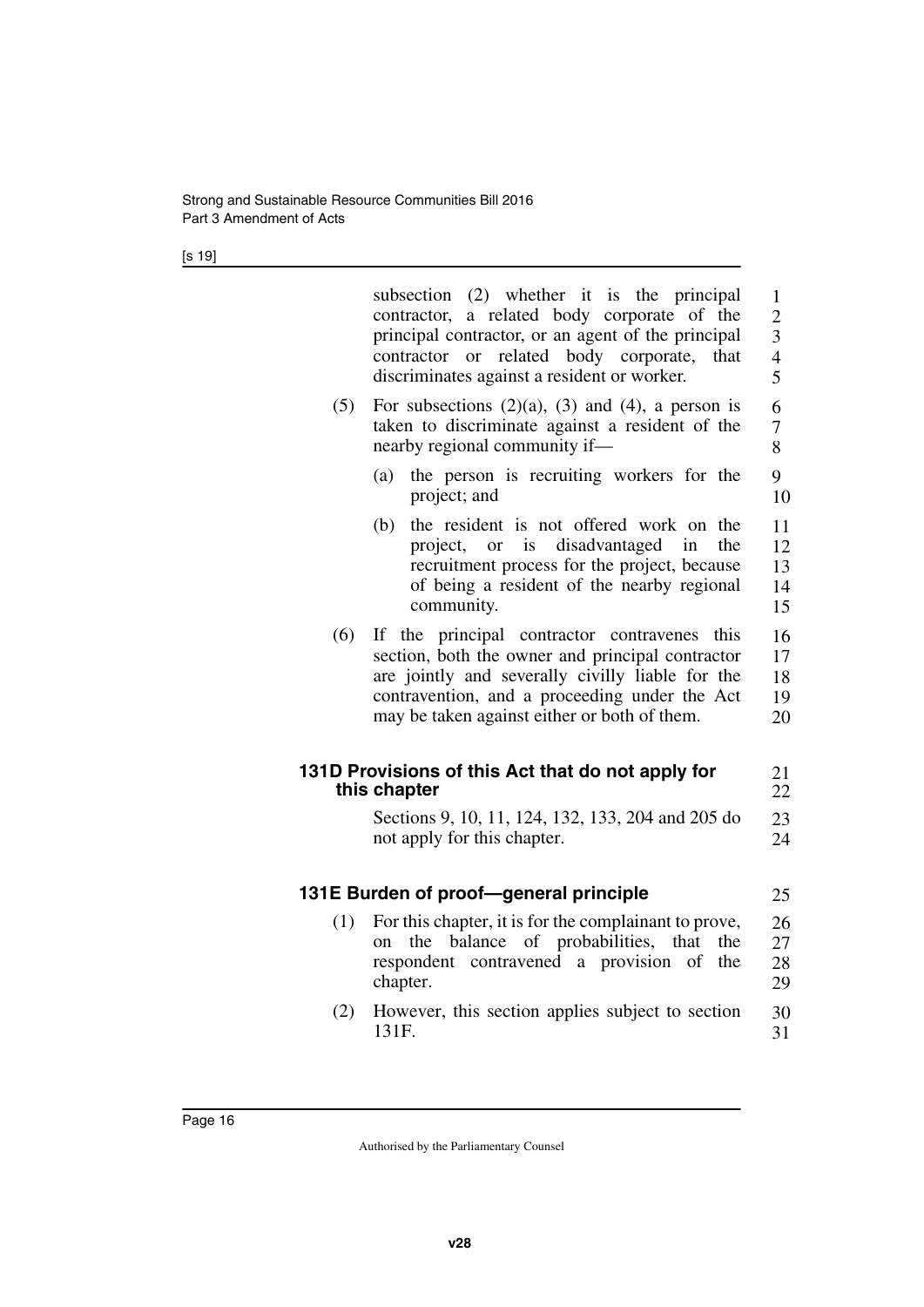[s 20]

<span id="page-18-5"></span><span id="page-18-4"></span><span id="page-18-3"></span><span id="page-18-2"></span><span id="page-18-1"></span><span id="page-18-0"></span>

|    |                       | 131F Reason for action to be presumed unless<br>proved otherwise                                                                                                                                                                                                          | $\mathbf{1}$<br>$\overline{2}$     |
|----|-----------------------|---------------------------------------------------------------------------------------------------------------------------------------------------------------------------------------------------------------------------------------------------------------------------|------------------------------------|
|    | (1)                   | This section applies if a complaint about<br>discrimination under this chapter alleges that—                                                                                                                                                                              | 3<br>$\overline{4}$                |
|    |                       | the complainant was not offered work<br>(a)<br>during recruitment for a large resource<br>project because the complainant was a<br>resident of a nearby regional community for<br>the project; or                                                                         | 5<br>6<br>$\overline{7}$<br>8<br>9 |
|    |                       | the complainant's employment on a large<br>(b)<br>resource project was terminated because the<br>complainant was, or became, a resident of a<br>nearby regional community for the project<br>and chose to travel to the project other than<br>as a fly-in fly-out worker. | 10<br>11<br>12<br>13<br>14<br>15   |
|    | (2)                   | It is presumed the action mentioned in subsection<br>$(1)(a)$ or (b) was taken for the alleged reason,<br>unless the respondent proves otherwise.                                                                                                                         | 16<br>17<br>18                     |
|    |                       | 131G Evidentiary aid                                                                                                                                                                                                                                                      | 19                                 |
|    |                       | In a proceeding about discrimination mentioned<br>in section 131C, the matters published under the<br>Strong and Sustainable Resource Communities<br>Act 2016, section 13 are evidence of the matters.                                                                    | 20<br>21<br>22<br>23               |
| 20 |                       | <b>Amendment of schedule (Dictionary)</b>                                                                                                                                                                                                                                 | 24                                 |
|    | Schedule-             |                                                                                                                                                                                                                                                                           | 25                                 |
|    | insert—               |                                                                                                                                                                                                                                                                           | 26                                 |
|    |                       | <b>EIS</b> , for chapter 5B, see section 131B.                                                                                                                                                                                                                            | 27                                 |
|    | 5B, see section 131B. | <i>fly-in fly-out worker</i> , for a large resource project, for chapter                                                                                                                                                                                                  | 28<br>29                           |
|    |                       | <i>large resource project</i> , for chapter 5B, see section 131B.                                                                                                                                                                                                         | 30                                 |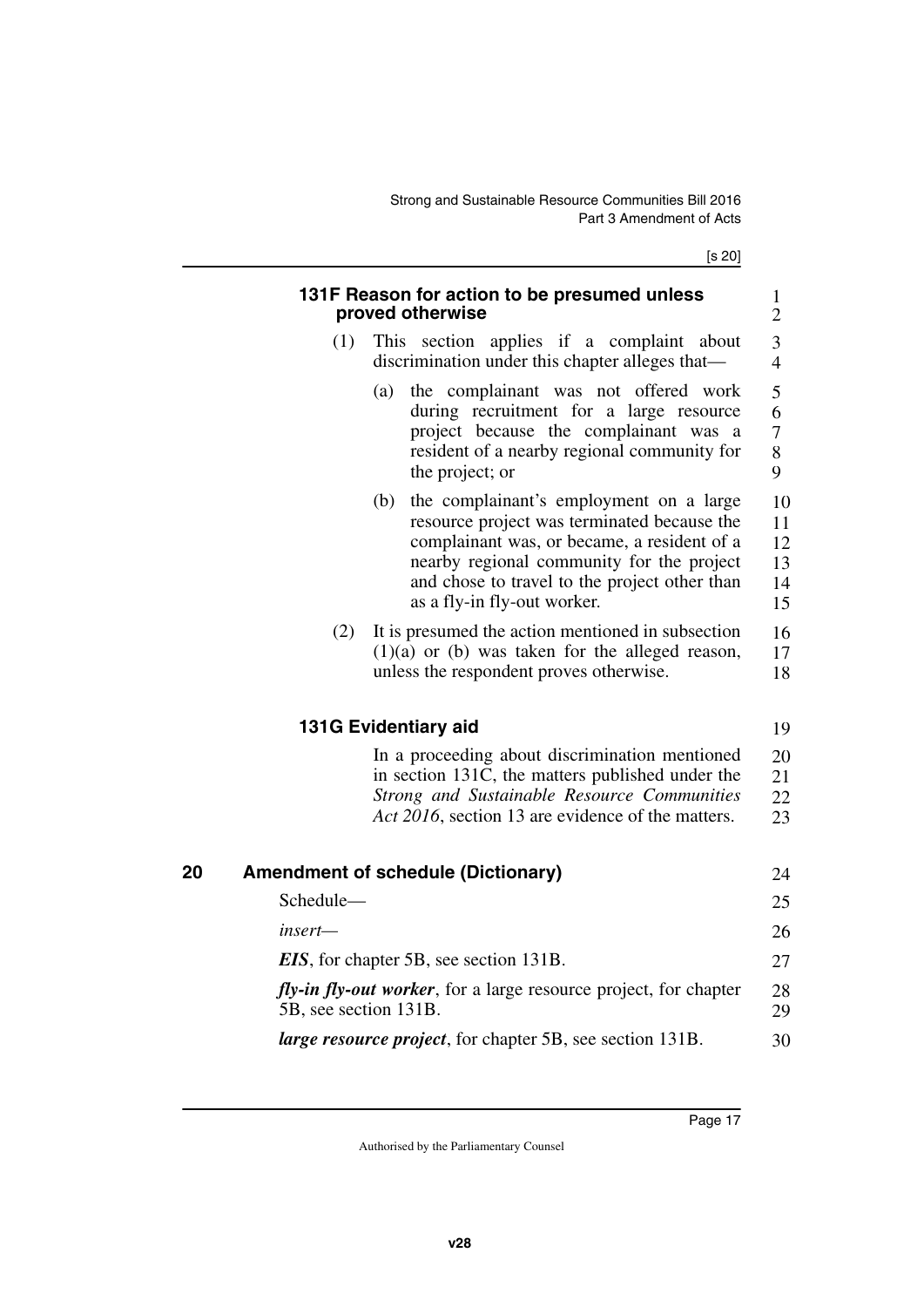## [s 21]

<span id="page-19-7"></span><span id="page-19-6"></span><span id="page-19-5"></span><span id="page-19-4"></span><span id="page-19-3"></span><span id="page-19-2"></span><span id="page-19-1"></span><span id="page-19-0"></span>

|    | nearby regional community, for a large resource project, for<br>chapter 5B, see section 131B.   | 1<br>$\overline{2}$ |
|----|-------------------------------------------------------------------------------------------------|---------------------|
|    | <b><i>owner</i></b> , of a large resource project, for chapter 5B, see section<br>131B.         | 3<br>$\overline{4}$ |
|    | <i>principal contractor</i> , for chapter 5B, see section 131B.                                 | 5                   |
|    | <i>recruitment process</i> , for a large resource project, for chapter<br>5B, see section 131B. | 6<br>$\tau$         |
|    | <i>related body corporate</i> , for chapter 5B, see section 131B.                               | 8                   |
|    | <i>resident</i> , of a nearby regional community, for chapter 5B, see<br>section 131B.          | 9<br>10             |
|    | <i>resource project</i> , for chapter 5B, see section 131B.                                     | 11                  |
|    | <i>worker</i> , for a large resource project, for chapter 5B, see<br>section 131B.              | 12<br>13            |
|    | <b>Division 3</b><br><b>Amendment of Mineral Resources</b><br><b>Act 1989</b>                   | 14<br>15            |
| 21 | <b>Act amended</b>                                                                              | 16                  |
|    | This division amends the <i>Mineral Resources Act 1989</i> .                                    | 17                  |
| 22 | Amendment of s 6 (Meaning of <i>mineral</i> )                                                   | 18                  |
|    | Section $6(2)(f)$ and $(3)(c)$ —                                                                | 19                  |
|    | insert-                                                                                         | 20                  |
|    | $Note-$                                                                                         | 21                  |
|    | See chapter 12, part 4A for the moratorium relating to<br>mineral (f).                          | 22<br>23            |
|    |                                                                                                 |                     |
| 23 | Amendment of s 197 (Application for renewal of mineral<br>development licence)                  | 24<br>25            |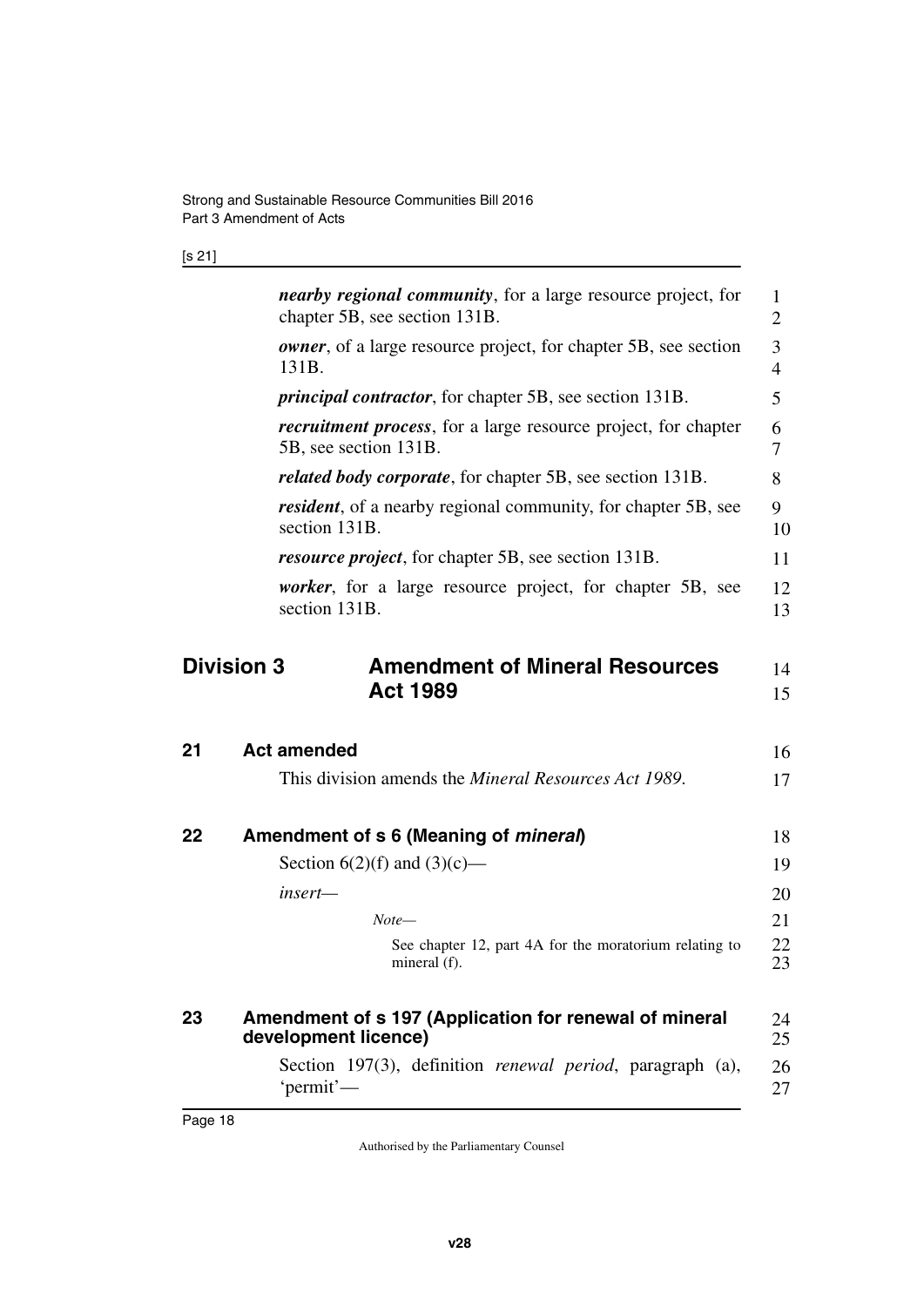## Strong and Sustainable Resource Communities Bill 2016 Part 3 Amendment of Acts

<span id="page-20-7"></span><span id="page-20-6"></span><span id="page-20-5"></span><span id="page-20-4"></span><span id="page-20-3"></span><span id="page-20-2"></span><span id="page-20-1"></span><span id="page-20-0"></span>

|    |     | [s 24]                                                                                                                          |                |  |
|----|-----|---------------------------------------------------------------------------------------------------------------------------------|----------------|--|
|    |     | omit, insert-                                                                                                                   | $\mathbf{1}$   |  |
|    |     | licence                                                                                                                         | 2              |  |
| 24 |     | Amendment of s 208 (Adding other minerals to licence)                                                                           | 3              |  |
|    |     | Section $208(3A)$ —                                                                                                             | 4              |  |
|    |     | omit.                                                                                                                           | 5              |  |
| 25 |     | Amendment of s 232 (Eligible person may apply for<br>mining lease)                                                              | 6<br>7         |  |
|    |     | Section $232(2)$ —                                                                                                              | 8              |  |
|    |     | omit.                                                                                                                           | 9              |  |
| 26 |     | Amendment of s 334J (Access rights for particular<br>activities)                                                                |                |  |
|    | (1) | Section 334J $(1)(a)$ , 'section 391B'—                                                                                         | 12             |  |
|    |     | omit, insert-                                                                                                                   | 13             |  |
|    |     | the Common Provisions Act, section 55                                                                                           | 14             |  |
|    | (2) | Section 334J(5), definition rest of this Act, from 'other<br>$than'$ —                                                          | 15<br>16       |  |
|    |     | omit, insert-                                                                                                                   | 17             |  |
|    |     | , other than this part, and the Common Provisions<br>Act.                                                                       | 18<br>19       |  |
| 27 |     | Amendment of s 334ZE (Persons who may apply for, or<br>be granted, a mining tenement for land in the area of<br><b>MDLA364)</b> | 20<br>21<br>22 |  |
|    |     | Section 334ZE(2), 'section 232(1)'-                                                                                             | 23             |  |
|    |     | omit, insert-                                                                                                                   | 24             |  |
|    |     | section 232                                                                                                                     | 25             |  |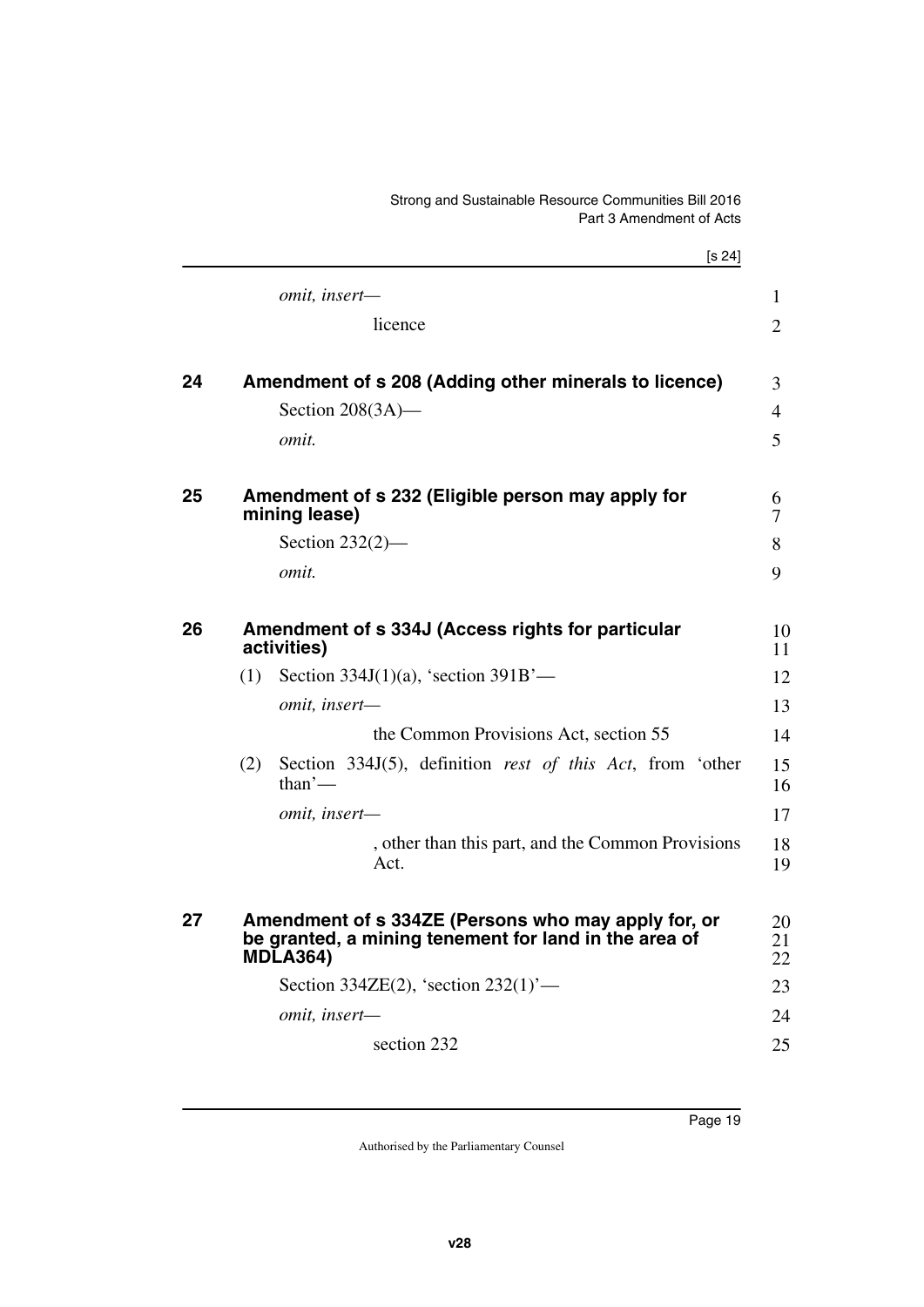[s 28]

<span id="page-21-11"></span><span id="page-21-10"></span><span id="page-21-9"></span><span id="page-21-8"></span><span id="page-21-7"></span><span id="page-21-6"></span><span id="page-21-5"></span><span id="page-21-4"></span><span id="page-21-3"></span><span id="page-21-2"></span><span id="page-21-1"></span><span id="page-21-0"></span>

| 28 | of SL12/42239)                |     | Amendment of s 334ZF (Persons who may apply for, or be<br>granted, a mining tenement for particular land in the area                        | $\mathbf{1}$<br>$\overline{c}$<br>3 |
|----|-------------------------------|-----|---------------------------------------------------------------------------------------------------------------------------------------------|-------------------------------------|
|    |                               |     | Section 334ZF(2), 'section $232(1)$ '—                                                                                                      | $\overline{4}$                      |
|    | omit, insert-                 |     |                                                                                                                                             | 5                                   |
|    |                               |     | section 232                                                                                                                                 | 6                                   |
| 29 | Insertion of new ch 12, pt 4A |     |                                                                                                                                             | 7                                   |
|    | Chapter 12-                   |     |                                                                                                                                             | 8                                   |
|    | insert—                       |     |                                                                                                                                             | 9                                   |
|    | Part 4A                       |     | Moratorium relating to                                                                                                                      | 10                                  |
|    |                               |     | mineral (f)                                                                                                                                 | 11                                  |
|    | <b>Division 1</b>             |     | <b>Preliminary</b>                                                                                                                          | 12                                  |
|    |                               |     | 334ZJA Purpose of part                                                                                                                      | 13                                  |
|    |                               |     | This part provides for matters relating to a<br>moratorium for mineral (f).                                                                 | 14<br>15                            |
|    |                               |     | 334ZJB Relationship with other provisions                                                                                                   | 16                                  |
|    | (1)                           |     | This part applies despite any other provision of<br>this Act or a mineral (f) development licence.                                          | 17<br>18                            |
|    | (2)                           |     | This part does not suspend, limit or otherwise<br>affect rights or obligations of the holder of a<br>mineral (f) development licence under— | 19<br>20<br>21                      |
|    |                               | (a) | a relevant environmental condition for the<br>licence; or                                                                                   | 22<br>23                            |
|    |                               | (b) | the Environmental Protection Act; or                                                                                                        | 24                                  |
|    |                               | (c) | the Petroleum and Gas (Production and<br>Safety) Act, chapter 3; or                                                                         | 25<br>26                            |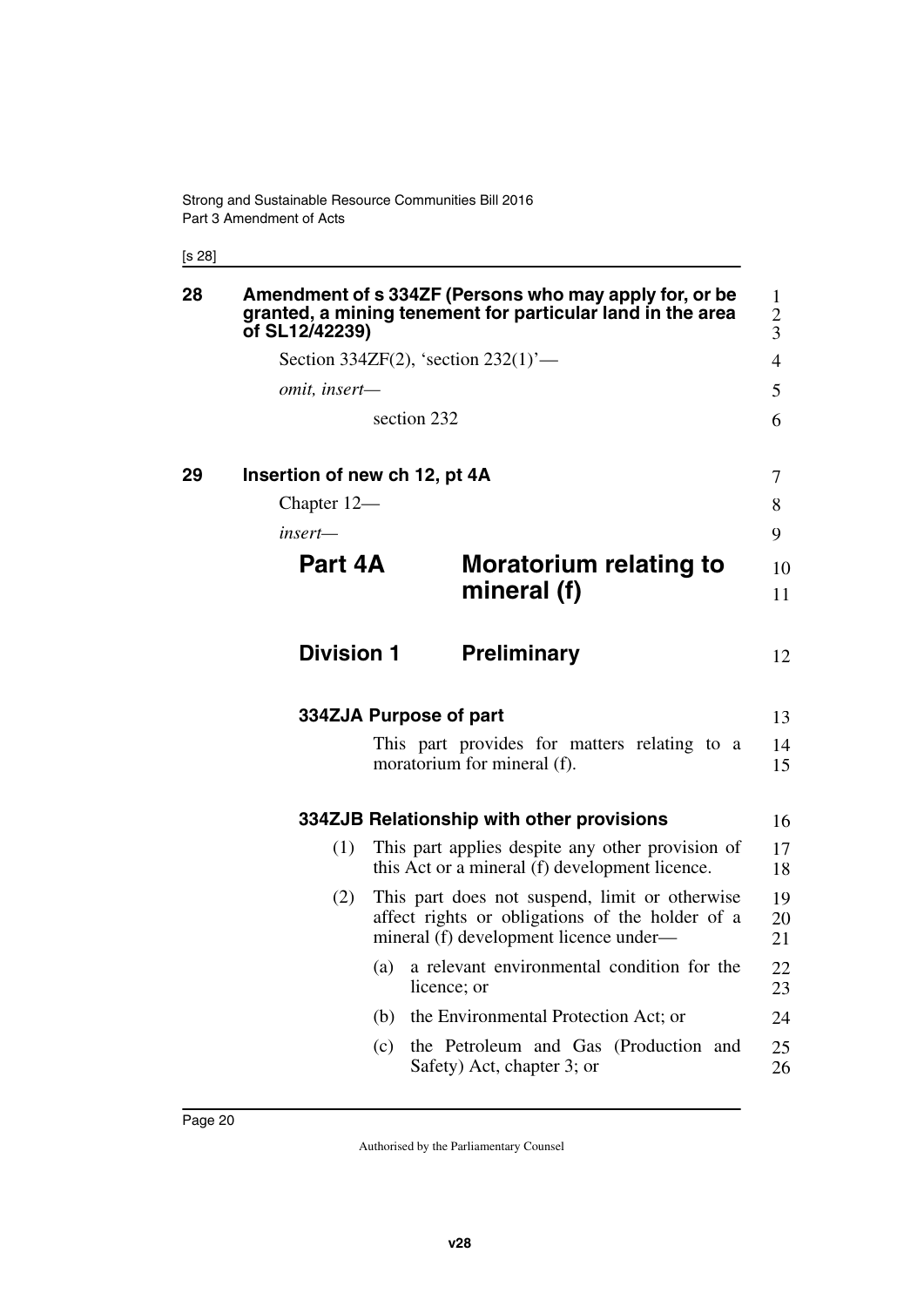<span id="page-22-3"></span><span id="page-22-1"></span>Strong and Sustainable Resource Communities Bill 2016 Part 3 Amendment of Acts

<span id="page-22-5"></span><span id="page-22-4"></span><span id="page-22-2"></span><span id="page-22-0"></span>

|                   |             | [s 29]                                                                                                                                                                                         |
|-------------------|-------------|------------------------------------------------------------------------------------------------------------------------------------------------------------------------------------------------|
|                   | (d)         | another Act relating to mining tenements.                                                                                                                                                      |
|                   |             | 334ZJC Inconsistency with other provisions                                                                                                                                                     |
|                   |             | If a provision of this part is inconsistent with<br>another provision of this Act, the provision of this<br>part applies instead of the other provision to the<br>extent of the inconsistency. |
| <b>Division 2</b> |             | Activities for mineral (f)                                                                                                                                                                     |
|                   |             | 334ZJD Prohibitions relating to mineral (f)                                                                                                                                                    |
| (1)               |             | A person may not apply for-                                                                                                                                                                    |
|                   | (a)         | the renewal of a mineral (f) development<br>licence under section 197; or                                                                                                                      |
|                   | (b)         | approval to add mineral (f) to a mineral<br>development licence under section 208; or                                                                                                          |
|                   | (c)         | a mining lease for mineral (f) under section<br>$232;$ or                                                                                                                                      |
|                   | (d)<br>298. | approval to mine mineral (f) under section                                                                                                                                                     |
| (2)               |             | The Minister must not-                                                                                                                                                                         |
|                   | (a)         | renew a mineral (f) development licence<br>under section 197A; or                                                                                                                              |
|                   | (b)         | approve an application to add mineral (f) to<br>a mineral development licence under section<br>208; or                                                                                         |
|                   | (c)         | grant a mining lease for mineral (f) under<br>section 234; or                                                                                                                                  |
|                   | (d)         | approve an application to mine mineral (f)<br>under section 298.                                                                                                                               |
| (3)               |             | This section does not apply to the renewal of a<br>mineral (f) development licence under section                                                                                               |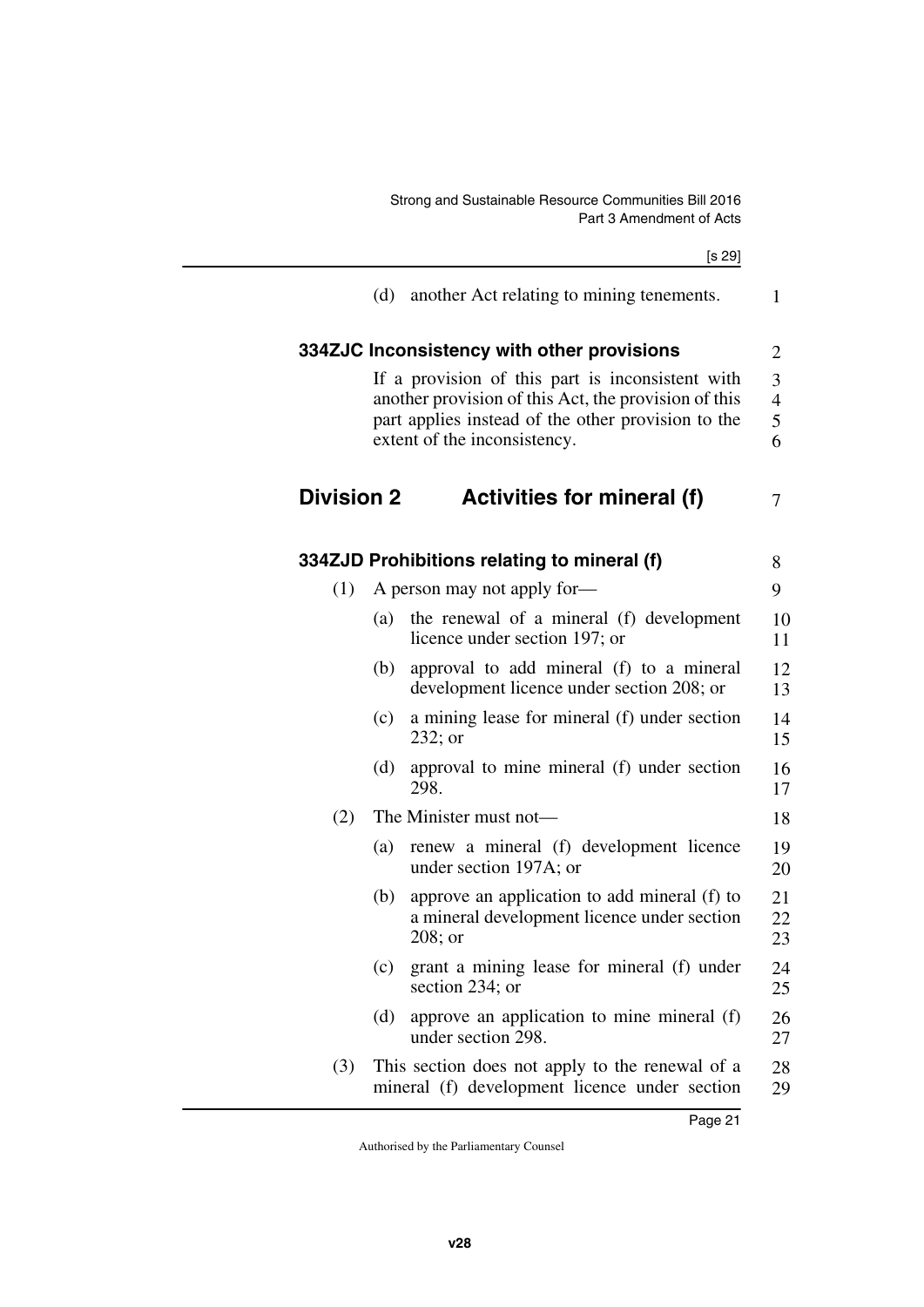[s 29]

### <span id="page-23-1"></span>334ZJG .

## <span id="page-23-0"></span>**334ZJE Activities under mineral (f) development licence**

(1) Any activity relating to mineral (f) under a mineral (f) development licence, other than rehabilitation activities, is not authorised to be carried out under this Act or any other Act relating to mining.

1

## (2) *Rehabilitation activities* are—

## (a) carrying out—

(i) rehabilitation or environmental management required under any relevant environmental requirement under the Environmental Protection Act; or (ii) environmental monitoring; or *Example* monitoring air, ecology, fauna, hydrology, soil or water (iii) decommissioning activities that demonstrate the gas production process within a coal seam has stopped; or (iv) improvement restoration for the mineral (f) development licence; or (v) care and maintenance of disturbed areas; or (b) maintaining, moving or removing equipment, machinery or plant; or (c) any other activity that is reasonably necessary for, or incidental to, carrying out an activity mentioned in paragraph (a) or (b). 10 11 12 13 14 15 16 17 18 19 20 21 22 23 24 25 26 27 28 29 30 31 32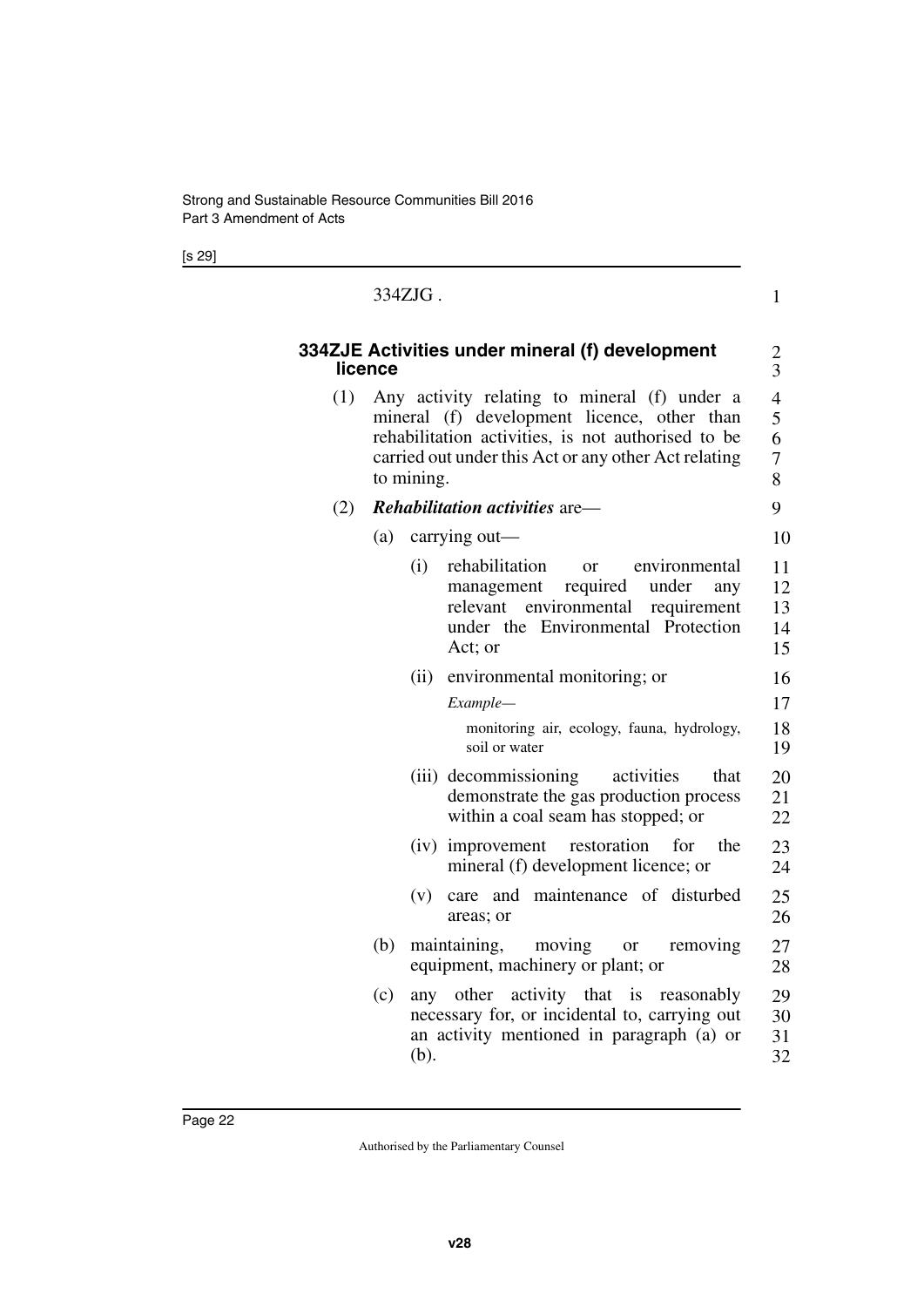[s 30]

<span id="page-24-5"></span><span id="page-24-4"></span><span id="page-24-3"></span><span id="page-24-2"></span><span id="page-24-1"></span><span id="page-24-0"></span>

|    |         | licence | 334ZJF Obligations under mineral (f) development                                                                                                                                     | 1<br>$\overline{2}$  |
|----|---------|---------|--------------------------------------------------------------------------------------------------------------------------------------------------------------------------------------|----------------------|
|    | (1)     |         | This section applies if the Minister is satisfied a<br>mineral (f) development licence authorises only<br>rehabilitation activities.                                                 | 3<br>$rac{4}{5}$     |
|    | (2)     |         | The Minister may, by written notice given to the<br>holder of the licence—                                                                                                           | 6<br>7               |
|    |         | (a)     | waive the holder's rent obligation for all or<br>part of the term of the licence; or                                                                                                 | 8<br>9               |
|    |         | (b)     | waive or reduce another obligation of the<br>holder in relation to mineral (f) for all or<br>part of the term of the licence.                                                        | 10<br>11<br>12       |
|    | (3)     |         | In this section-                                                                                                                                                                     | 13                   |
|    |         |         | <i>obligation</i> means an obligation under—                                                                                                                                         | 14                   |
|    |         | (a)     | this Act; or                                                                                                                                                                         | 15                   |
|    |         | (b)     | a condition of the licence.                                                                                                                                                          | 16                   |
|    |         |         | <i>rent obligation</i> means the obligation to pay rental<br>on the licence.                                                                                                         | 17<br>18             |
|    |         |         | 334ZJG Automatic renewal of mineral (f)<br>development licence                                                                                                                       | 19<br>20             |
|    | (1)     |         | This section applies to a mineral (f) development<br>licence to the extent the licence relates to<br>rehabilitation activities.                                                      | 21<br>22<br>23       |
|    | (2)     |         | The licence is taken to be renewed in relation to<br>the rehabilitation activities, for the same term and<br>on the same conditions, from the day after the<br>licence's expiry day. | 24<br>25<br>26<br>27 |
| 30 |         |         | Amendment of s 363 (Substantive jurisdiction)                                                                                                                                        | 28                   |
|    |         |         | Section $363(2)$ (ha), at the end—                                                                                                                                                   | 29                   |
|    | insert- |         |                                                                                                                                                                                      | 30                   |
|    |         |         |                                                                                                                                                                                      |                      |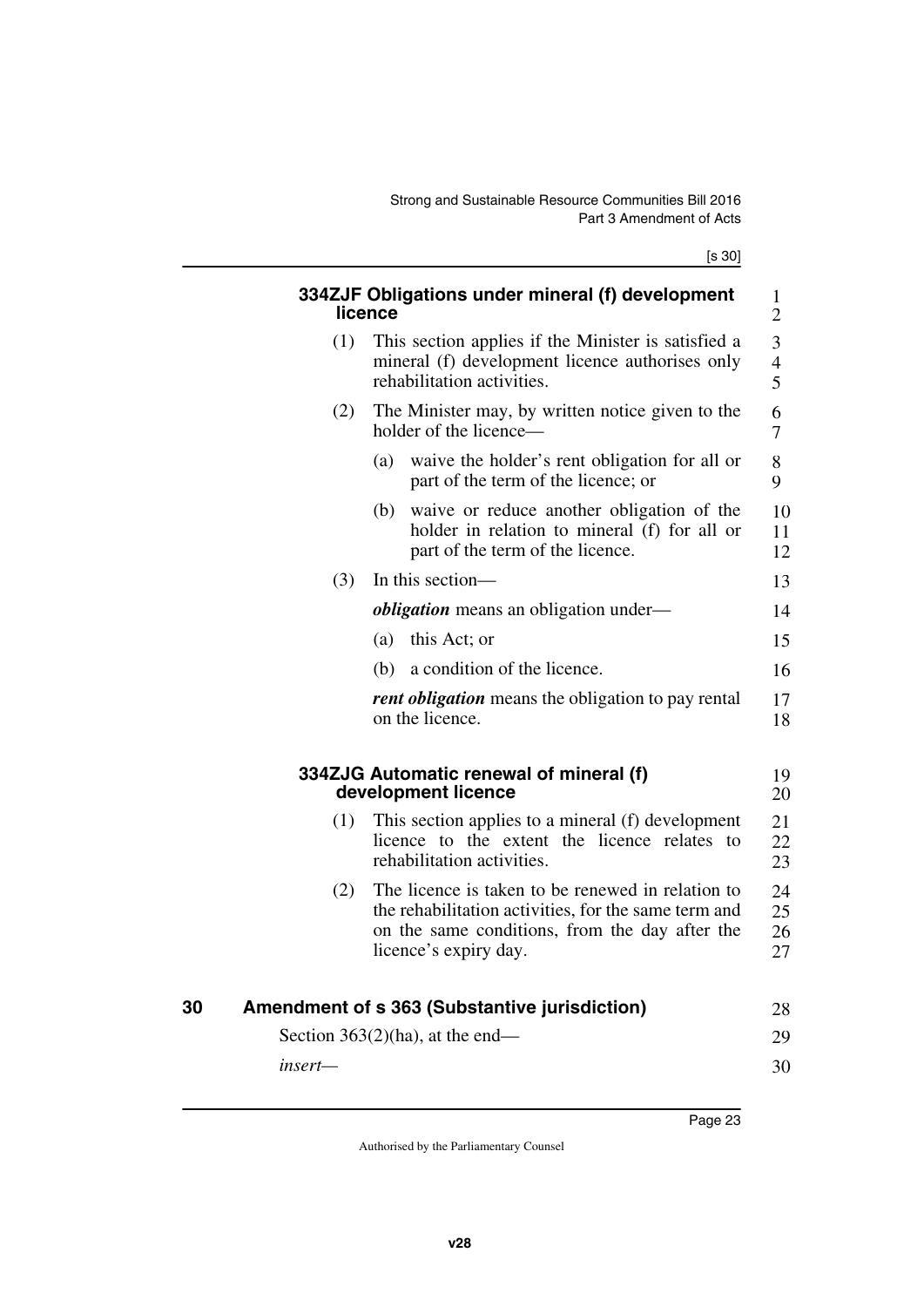[s 31]

<span id="page-25-1"></span><span id="page-25-0"></span>

|    |     | and                                                                                                                                                                                                | $\mathbf{1}$  |  |  |  |
|----|-----|----------------------------------------------------------------------------------------------------------------------------------------------------------------------------------------------------|---------------|--|--|--|
| 31 |     | <b>Amendment of sch 2 (Dictionary)</b>                                                                                                                                                             |               |  |  |  |
|    | (1) | Schedule 2, definitions <i>application transfer</i> , first mention,<br>and compensation agreement, first<br>conduct<br>mention,<br>rehabilitation activities and restricted land, second mention— |               |  |  |  |
|    |     | omit.                                                                                                                                                                                              | 6             |  |  |  |
|    | (2) | Schedule 2-                                                                                                                                                                                        | 7             |  |  |  |
|    |     | insert-                                                                                                                                                                                            | 8             |  |  |  |
|    |     | <i>mineral (f) development licence</i> means a mineral<br>development licence for mineral (f), whether or<br>not the licence is also for other minerals.                                           | 9<br>10<br>11 |  |  |  |
|    |     | rehabilitation activities-                                                                                                                                                                         | 12            |  |  |  |
|    |     | for chapter 12, part 4A—see section 334ZJE<br>(a)<br>$(2)$ ; or                                                                                                                                    | 13<br>14      |  |  |  |
|    |     | for chapter 13, part 4—see section 344.<br>(b)                                                                                                                                                     | 15            |  |  |  |
|    | (3) | Schedule 2, definition <i>advanced activity</i> , 'section 7A'—                                                                                                                                    | 16            |  |  |  |
|    |     | omit, insert-                                                                                                                                                                                      | 17            |  |  |  |
|    |     | section 7B                                                                                                                                                                                         | 18            |  |  |  |
|    | (4) | Schedule 2, definition <i>preliminary activity</i> , 'section 7B'—                                                                                                                                 |               |  |  |  |
|    |     | omit, insert-                                                                                                                                                                                      |               |  |  |  |
|    |     | section 7A                                                                                                                                                                                         | 21            |  |  |  |
|    | (5) | Schedule 2, definition <i>proposed lease area</i> , 'section $232(1)$ '—                                                                                                                           | 22            |  |  |  |
|    |     | omit, insert-                                                                                                                                                                                      | 23            |  |  |  |
|    |     | section 232                                                                                                                                                                                        | 24            |  |  |  |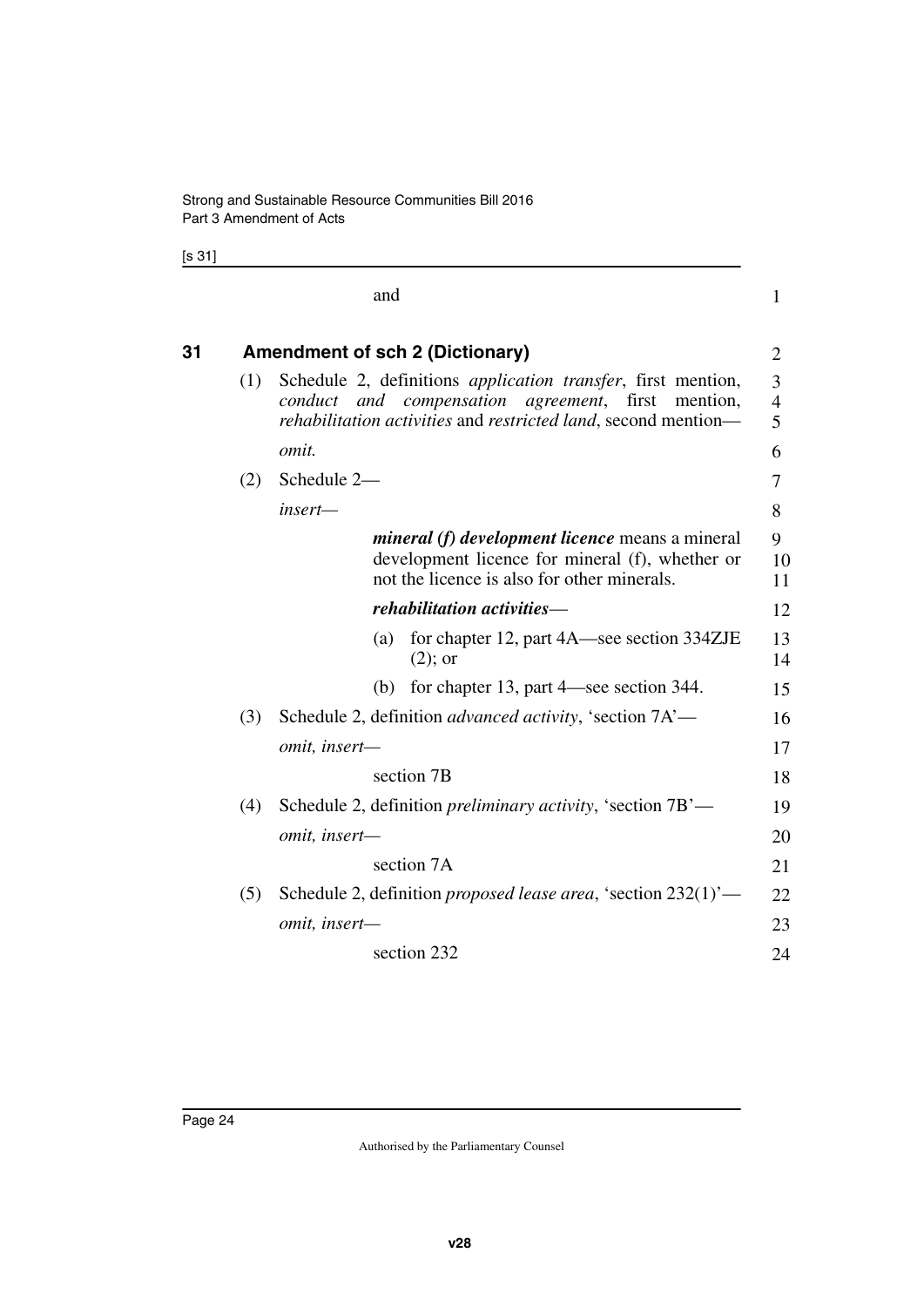Schedule 1

#### section 5  $\mathfrak{D}$

1

<span id="page-26-1"></span><span id="page-26-0"></span>*agent*, of an owner or a related body corporate of an owner, means a person who has actual, implied or ostensible authority to act on behalf of the owner or related body corporate. *EIS* means an environmental impact statement under— (a) the *Environmental Protection Act 1994*; or (b) the *State Development and Public Works Organisation Act 1971. fly-in fly-out worker*, for a large resource project, means a worker who travels to the project by aeroplane, or another means, from a place that is not a nearby regional community for the project to work on the operational phase of the project. *large resource project* means a resource project for which an EIS is required. *mineral* see the *Mineral Resources Act 1989*, section 6. *mining lease* means a lease granted under the *Mineral Resources Act 1989. nearby regional community*, for a large resource project, means a town, the name of which is published on the department's website under section 13, that has a population of more than 200 people, any part of which is— (a) within a 100km radius of the entrance to the project that is closest to the town's boundary; or (b) within a greater or lesser distance from the project decided by the Coordinator-General and notified in writing by the Coordinator-General to the owner of the project. *operational phase*, of a large resource project, means the period from the start to the end of production of coal, a mineral or petroleum for the project. 3 4 5 6 7 8 9 10 11 12 13 14 15 16 17 18 19 20 21 22 23 24 25 26 27 28 29 30 31 32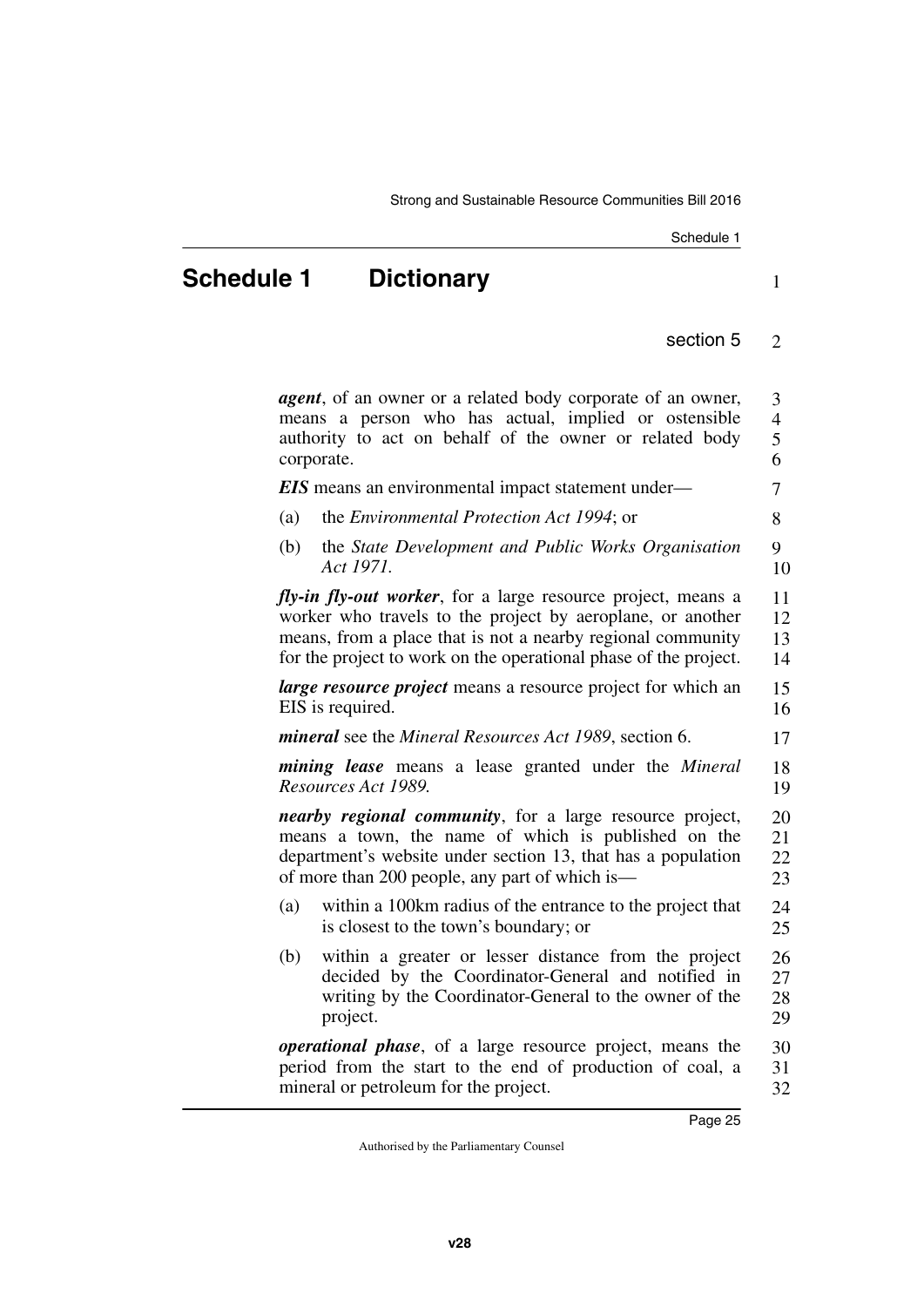## Schedule 1

| <b><i>owner</i></b> , of a large resource project, means the person who<br>holds the mining lease or petroleum lease for the project.                                                                                                  |                            |  |  |  |
|----------------------------------------------------------------------------------------------------------------------------------------------------------------------------------------------------------------------------------------|----------------------------|--|--|--|
| <b>petroleum</b> see the Petroleum and Gas (Production and Safety)<br>Act 2004, section 10.                                                                                                                                            |                            |  |  |  |
| <b>petroleum lease</b> means a lease granted under the <i>Petroleum</i>                                                                                                                                                                | 5                          |  |  |  |
| Act 1923 or the Petroleum and Gas (Production and Safety)                                                                                                                                                                              | 6                          |  |  |  |
| Act 2004.                                                                                                                                                                                                                              | 7                          |  |  |  |
| <b>Planning and Environment Court</b> means the Planning and<br>Environment Court continued in<br>existence<br>the<br>under<br>Sustainable Planning Act 2009, section 435.                                                             | 8<br>9<br>10               |  |  |  |
| <i>principal contractor</i> , of a large resource project, means the                                                                                                                                                                   | 11                         |  |  |  |
| person that operates all or a significant part of the large                                                                                                                                                                            | 12                         |  |  |  |
| resource project for the owner of the project.                                                                                                                                                                                         | 13                         |  |  |  |
| <i>related body corporate</i> see the Corporations Act, section 50.                                                                                                                                                                    | 14                         |  |  |  |
| <i>resident</i> , of a nearby regional community, means a person                                                                                                                                                                       | 15                         |  |  |  |
| whose principal place of residence is in the nearby regional                                                                                                                                                                           | 16                         |  |  |  |
| community.                                                                                                                                                                                                                             | 17                         |  |  |  |
| <b>resource project</b> has the meaning given in the <i>Environmental</i>                                                                                                                                                              | 18                         |  |  |  |
| Protection Act 1994, section 112.                                                                                                                                                                                                      | 19                         |  |  |  |
| social impact, of a large resource project, means the potential                                                                                                                                                                        | 20                         |  |  |  |
| positive and negative impacts of the project on the social                                                                                                                                                                             | 21                         |  |  |  |
| environment of communities affected by the project.                                                                                                                                                                                    | 22                         |  |  |  |
| social impact assessment, for a large resource project, means                                                                                                                                                                          | 23                         |  |  |  |
| an assessment of the social impact of the project.                                                                                                                                                                                     | 24                         |  |  |  |
| <b>town</b> , in relation to a large resource project, means an area                                                                                                                                                                   | 25                         |  |  |  |
| listed as a locality or urban centre by the Australian Bureau of                                                                                                                                                                       | 26                         |  |  |  |
| Statistics and published on its website.                                                                                                                                                                                               | 27                         |  |  |  |
| <i>worker</i> , for a large resource project, means<br>a<br>person<br>employed, or to be employed, to perform work—                                                                                                                    | 28<br>29                   |  |  |  |
| during the operational phase of the project; or<br>(a)                                                                                                                                                                                 | 30                         |  |  |  |
| (b)<br>large resource project nominated by the<br>for a<br>Coordinator-General under section 12 and the name of<br>which is published on the department's website under<br>section 13—during the construction phase of the<br>project. | 31<br>32<br>33<br>34<br>35 |  |  |  |